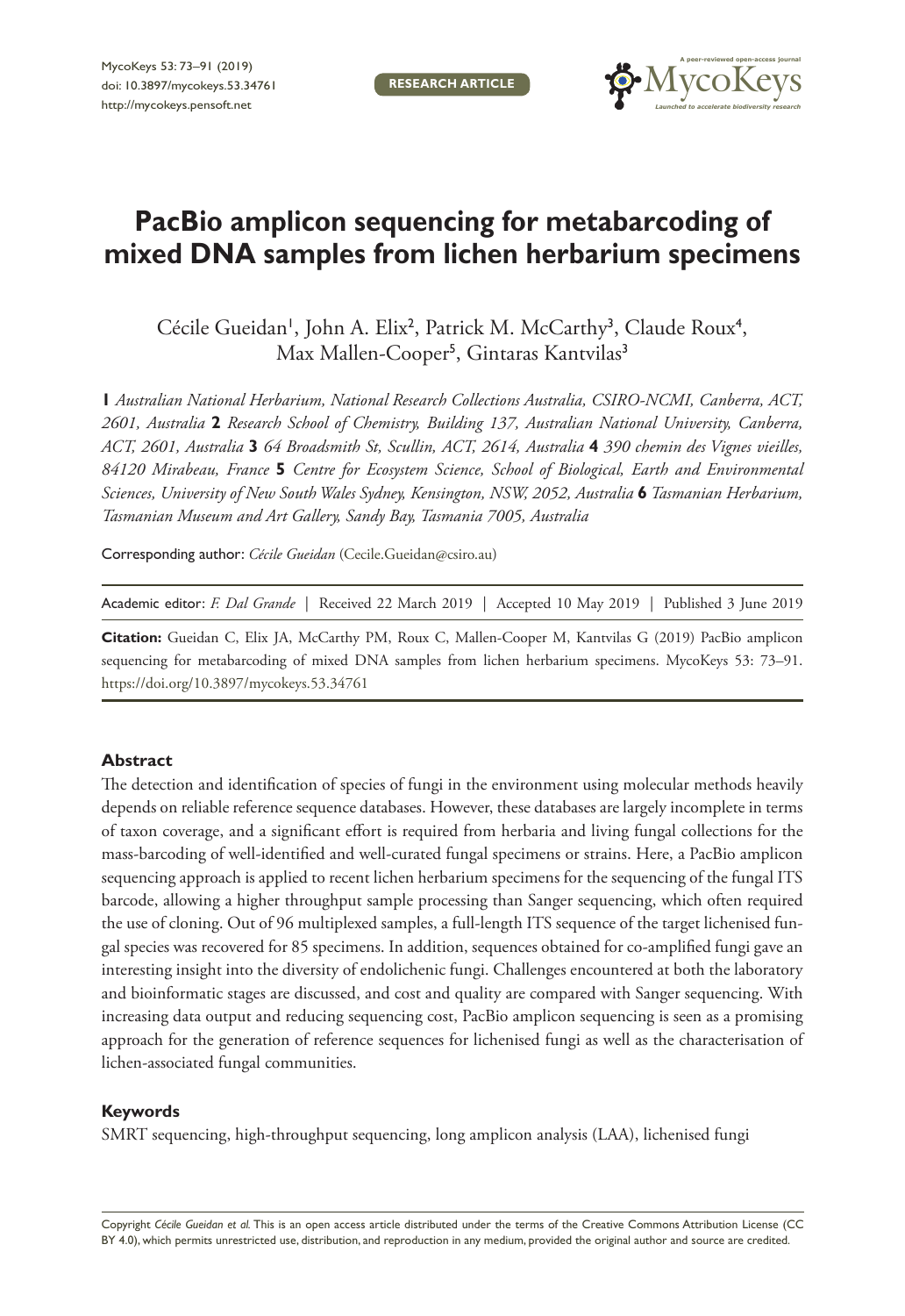## **Introduction**

Across the world, herbaria and fungal culture collections host large numbers of specimens and strains with the main goal being to document, preserve and classify the many species within the fungal kingdom. Among characters generally used to identify fungi, DNA sequences have been particularly useful for the numerous fungal species with plastic or convergent morphologies. Of the DNA markers traditionally used for fungal identification, the internal transcribed spacer region (ITS) was chosen as the primary barcode because it allowed species-level identification for the broadest range of fungi (Schoch et al. 2012). Following the formal acceptance of this fungal barcode, substantial effort was put into improving the curation of ITS sequences in several databases, including RefSeq (Schoch et al. 2014; O'Leary et al. 2015), UNITE (Kõljalg et al. 2013; Nilsson et al. 2018) and ISHAM-ITS (Irinyi et al. 2015), by selecting high-quality ITS sequences generated from reliably identified and preserved specimens. These reference databases play a critical role in the sequence-based species identification of herbarium specimens, cultured strains and fungal communities from environmental samples (Tedersoo and Nilsson 2016). However, linking sequences to names remains a challenge, partly because of the incompleteness of these reference datasets (Orock et al. 2012; Kõljalg et al. 2013; Crous et al. 2014; Nilsson et al. 2018). The molecular barcoding of herbarium specimens, including generic and species types therefore remains a priority (Crous et al. 2014; Yahr et al. 2016).

Although the characterisation of fungal diversity in environmental samples has benefited immensely from the development of next generation sequencing (NGS) technologies, the high-throughput generation of reference ITS sequences from herbarium specimens has been hindered by the short length of Illumina reads, the most commonly used NGS platform. With a size ranging from 500 up to 1200 bp, the full length of the ITS region cannot be sequenced as a single DNA fragment. For DNA extractions of lichen specimens, which harbor on their surface or within their thalli a plethora of other fungi, as well as for any other DNA samples of mixed fungal communities, assembling DNA markers from a pool of short reads belonging to several species carries a high risk of obtaining chimeric sequences (Hebert et al. 2018). As a consequence, fungal metabarcoding studies mostly use only half of the ITS region, either ITS1 or ITS2 (Nilsson et al. 2010; Mello et al. 2011; Blaalid et al. 2013). The generation of full length and high-quality barcodes from lichen specimens for reference databases or identification purposes generally involved Sanger sequencing (e.g., Kelly et al. 2011; Orock et al. 2012; Leavitt et al. 2014; Divakar et al. 2016; Xu et al. 2017). However, this method faces a similar challenge: that co-amplified non-lichenised fungal sequences often prevent the generation of readable target sequences (Kelly et al. 2011; Orock et al. 2012). Of the few available methods to separate sequences from target and non-target species (e.g., gel separation, group-specific primers), cloning has proven to be the most broadly applicable method for obtaining high quality sequences of the target lichenised fungus in mixed samples (Hofstetter et al. 2007). It does, however, significantly increase the cost and time required for generating high-quality sequences.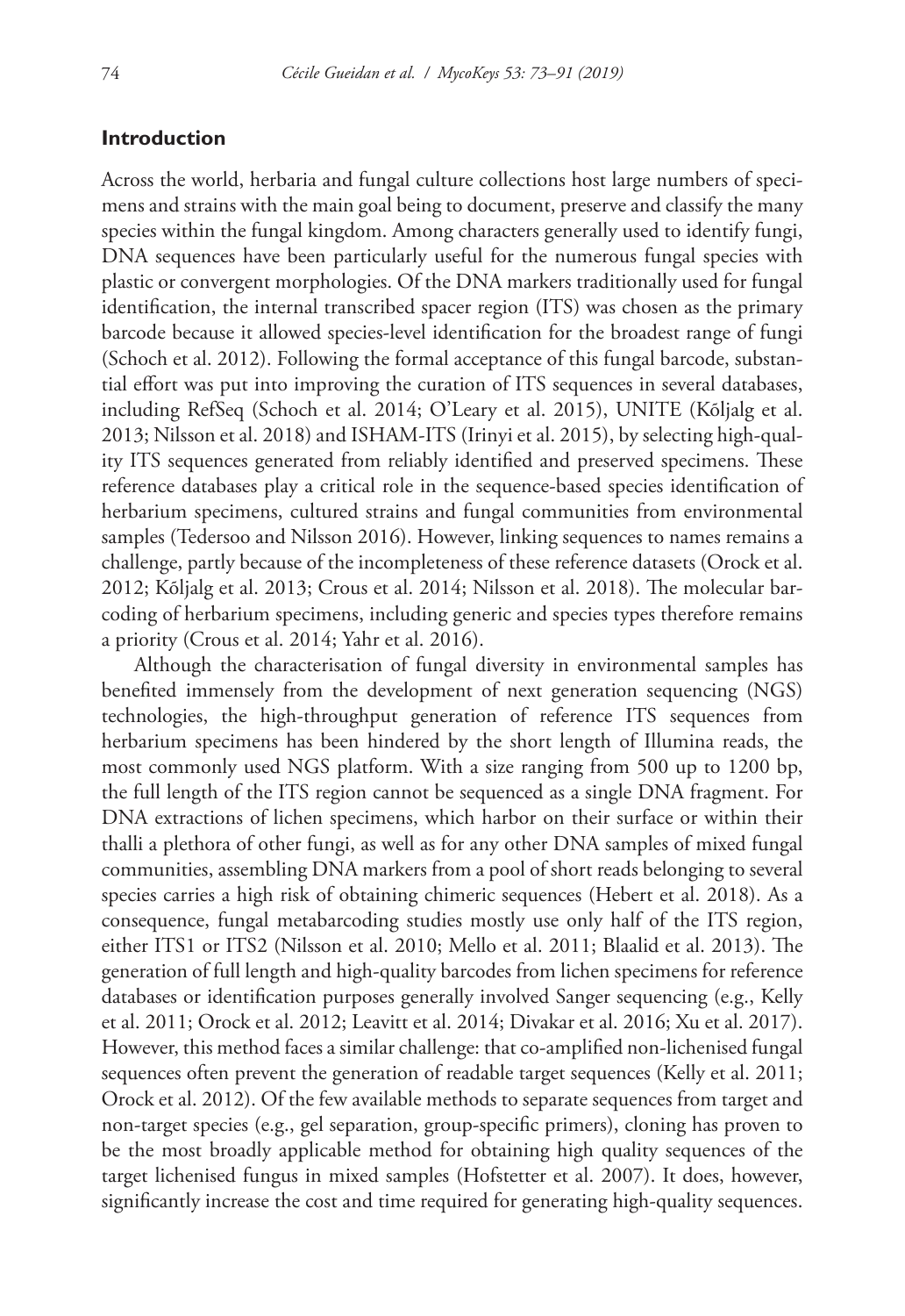Long-read sequencing allows us to circumvent these challenges. For lichenised fungi, early long amplicon sequencing studies made use of Roche 454 pyrosequencing technology, either for the full ITS region (Hodkinson and Lendemer 2013; Mark et al. 2016) or for ITS1 only (Lücking et al. 2014). In Mark et al. (2016), with a target sequence recovered for 99 of the 100 samples studied, the application of this technology for lichen specimen metabarcoding seemed promising. However, the development of this sequencing technology was abandoned by Roche and is now obsolete. Long read sequencing using single molecule real-time (SMRT) sequencing technology (Pacific Biosciences, USA) is becoming more affordable, and has recently been applied to fungi for metabarcoding purposes (Chen et al. 2015; Cline and Zak 2015; James et al. 2016; Schlaeppi et al. 2016; Walder et al. 2017; Heeger et al. 2018). Some of the challenges usually associated with SMRT sequencing (high error rate, high rate of chimeric formation and high cost per sample) have been investigated and partly addressed. The high error rate of SMRT raw reads (about 15%; Goodwin et al. 2016) is significantly decreased due to the multiple passes obtained from a single polymerase read using circularised amplifications (Travers et al. 2010), as well as the correcting nature of high sequence coverage for randomly distributed errors (Koren et al. 2012). The error rate of circular consensus sequences (CCS) is now usually under 1% (Goodwin et al. 2016), and compares well with other sequencing platforms, including Illumina (Schlaeppi et al. 2016; Schloss et al. 2016) and Sanger (Goodwin et al. 2016). Using mock communities, the rates of formation of chimeric sequences (up to 16.3% in Heeger et al. 2018) were shown to be in the same range as the one obtained with short read sequencing (D'Amore et al. 2016). As for the cost per sample, it can be reduced thanks to multiplexing (Heeger et al. 2018) to a level where the cost of DNA extraction or PCR amplification becomes higher than the sequencing cost (Hebert et al. 2018).

The scarcity of automated pipelines to analyse SMRT amplicon data for different applications, including community analysis, remains an issue (Heeger et al. 2018; Tedersoo et al. 2018). Most software developed for sequencing-error correction and sequence assembly have been optimised for short reads and have not been evaluated for SMRT raw data (Heeger et al. 2018). During the SMRT sequencing primary analysis, image processing, base-calling and quality assessment are done in real-time on the instrument. Polymerase reads are then used to generate CCSs, which, in addition to the raw polymerase read files, are provided by the sequencing facility as fasta or fastq files. For community analyses, CCSs can then be analysed by various software or software packages, such as Mothur (Schloss et al. 2009) or PipeCraft (Anslan et al. 2017), in order to demultiplex, filter, cluster and assign consensus sequences to a taxonomic unit (see Anslan et al. 2018). Although PacBio (Pacific Biosciences) provides secondary analysis modules as part of the SMRT portal, none of these is specifically designed for community analysis. The Long Amplicon Analysis (LAA) pipeline available on SMRT Link and SMRT Portal attracted our interest, as it identifies differing clusters of sequencing reads within a single library and is capable of differentiating between underlying sequences that are 99.9% similar, such as haplotypes and pseudogenes (Bowman et al. 2014). The main application of LAA is allele phasing and detection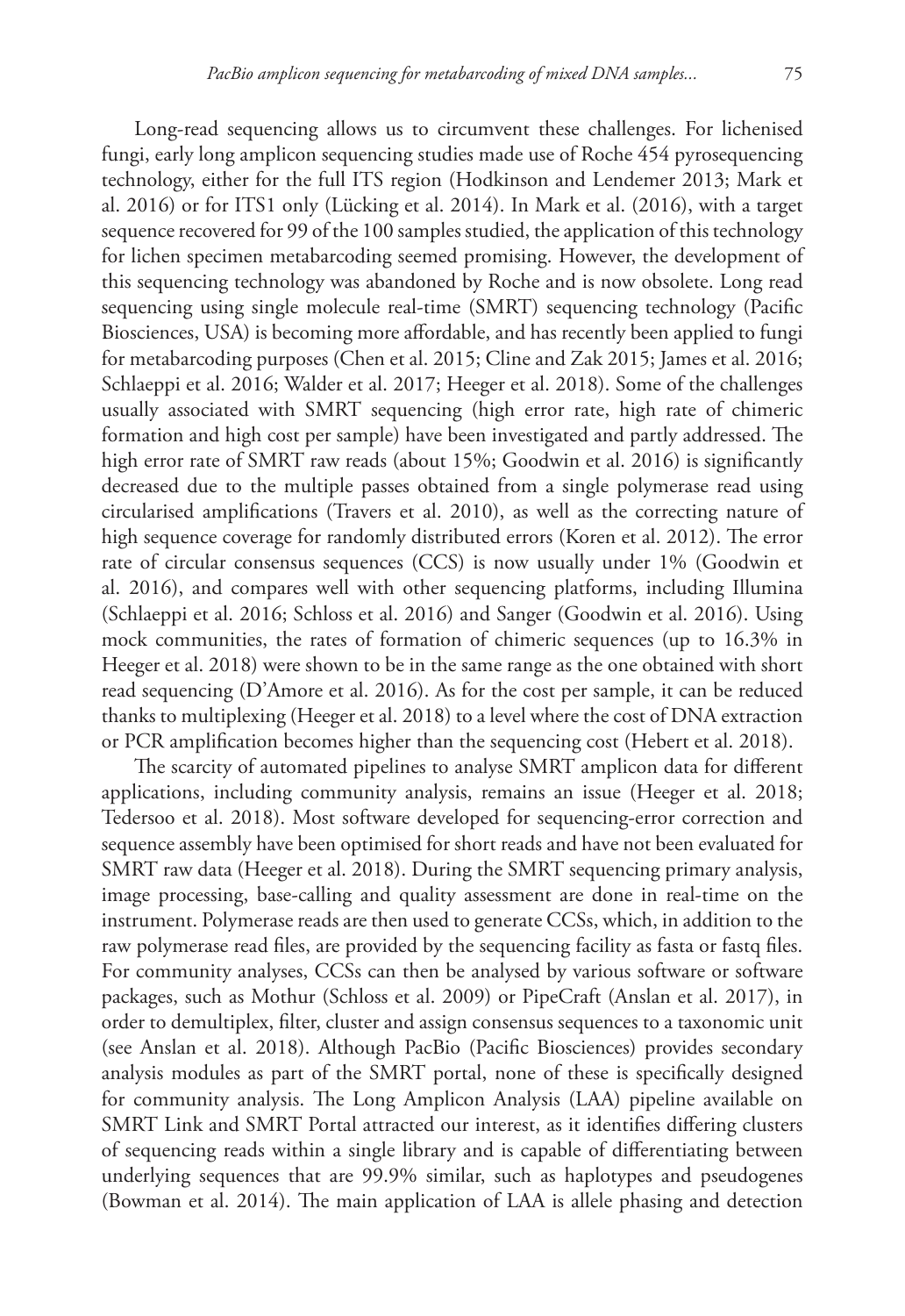in diploid organisms (Bowman et al. 2014; Lleras et al. 2014) and it works as follows. Error-corrected subreads (CCS) obtained from polymerases reads are first demultiplexed (samples are separated using unique molecular indexes or combinations of indexes), then filtered depending on read quality and length. They are then aligned (overlap step) and clustered based on the alignment. Each cluster is iteratively phased in order to separate high-scoring mutations (alleles). Resulting sub-clusters are polished using a Quiver-based method to produce high-quality consensus sequences, which then go through a last filtering step to detect and remove PCR artefacts (e.g., chimeric sequences). This pipeline was designed to differentiate sequencing errors from true sequence variations, allowing the preservation of all sequence variants within a sample. For each index/sample barcode, the output includes all unique consensus sequences obtained, together with their coverage value and predicted accuracies. LAA can be performed on the instrument's SMRT portal, allowing the sequencing provider to send these demultiplexed consensus sequences directly to the customer, saving time and effort in software installation and raw data analyses.

In this study, the use of SMRT sequencing and the LAA pipeline for the production of ITS barcode sequences from lichen herbarium specimens was explored. The goals were: 1) to establish a high-throughput protocol to obtain indexed PCR products from lichen DNA extracts for SMRT sequencing; and 2) to investigate the ability of LAA to recover high-quality sequences for the target lichenised fungal species as well as for non-target fungal species.

# **Material and methods**

#### DNA extractions

A total of 96 specimens were selected for their frequent need for cloning as well as their relevance to several ongoing taxonomic studies on Australian lichens at the Australian National Herbarium (see Suppl. material 1: Table S1). The genera represented were *Catillaria* (41 specimens from Australia and 16 from France), *Buellia* (39 specimens from Australia), *Endocarpon* (8 specimens from Australia) and *Verrucaria* (2 specimens from France). The specimens were 1–34 years old and are kept at CANB, MARSSJ and in the private herbarium of M. Bertrand. For crustose specimens (*Catillaria*, *Buellia* and *Verrucaria*), material (thallus and fruiting bodies) was detached from the substrate with a clean single-edge razor blade and a folded sheet of weigh paper was used to collect and transfer the material to a tube (8-strip cluster tubes, Corning Incorporated, Salt Lake City, USA). For *Endocarpon*, squamules were detached from the soil substrate using clean tweezers and transferred directly to a tube.

Each of the 96 cluster tubes contained a washed chrome steel bearing ball 3 mm in diameter (3MMCH/S/B grade 40, BSC Bearing & Power Transmission Solutions, Chullora, Australia). The samples were ground with a TissueLyser II (Qiagen, Hilden, Germany) in two cycles of 1 min and a frequency of 25/s. The cluster tubes were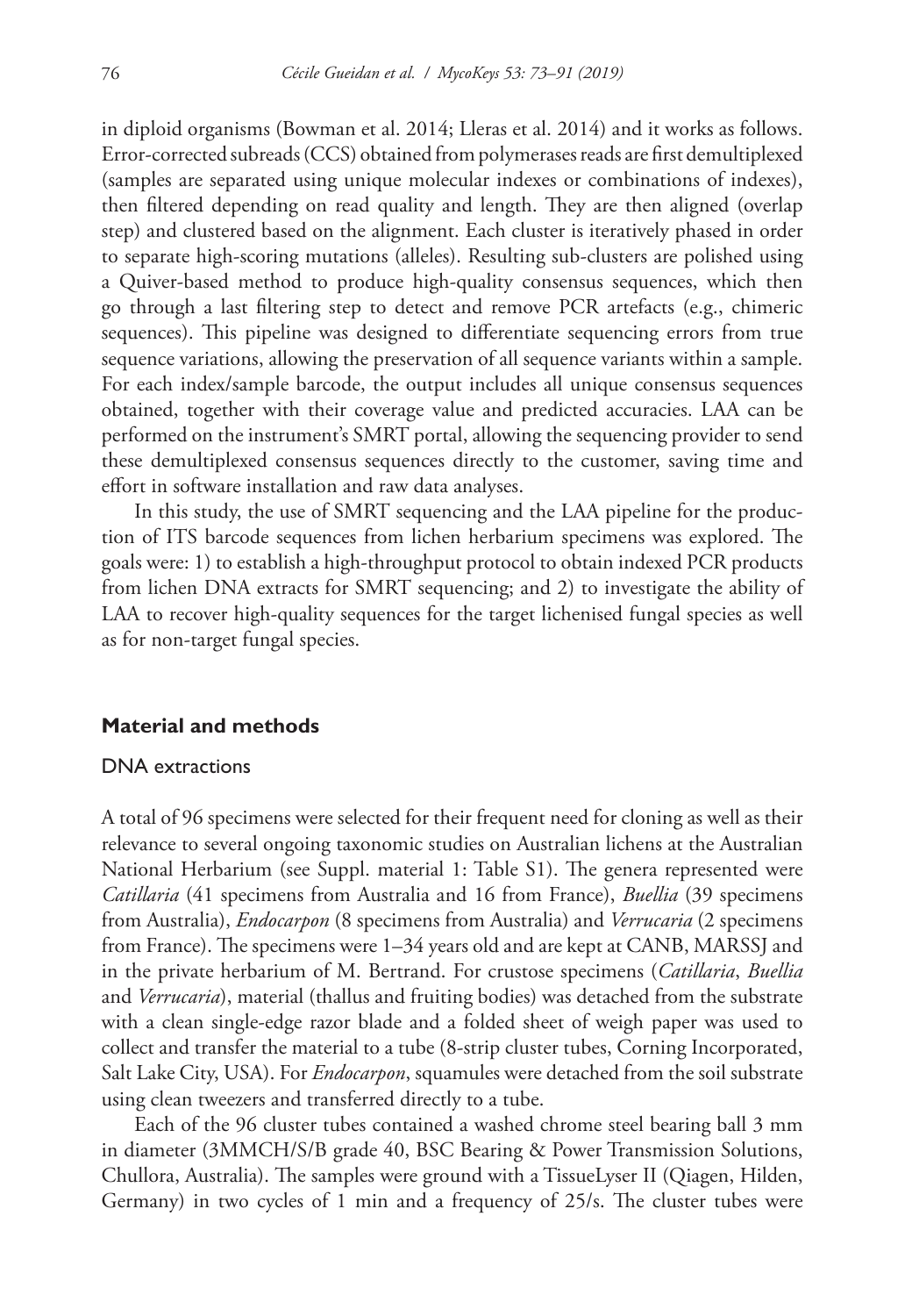centrifuged for 1 min at 6,000 rpm and the caps were removed with care to avoid cross-contaminations. A lysis buffer was added to each tube. Genomic DNA was extracted using the Invisorb® DNA Plant HTS 96 kit (STRATEC Molecular, Berlin, Germany) following the manufacturer's instructions, except for the last centrifugation step which was changed to 10 min at 2,000 rpm (instead of 5 min at  $4,000$  rpm) to avoid breaking the elution plates. A 1/10 dilution of the DNA extraction plate was prepared and subsequently used for amplification.

#### Amplification, normalisation and pooling

Indexed PCR products were generated using the PacBio Barcoded Universal Primers protocol [\(https://www.pacb.com/wp-content/uploads/2015/09/Procedure-and-](https://www.pacb.com/wp-content/uploads/2015/09/Procedure-and-Checklist-Preparing-SMRTbell-Libraries-PacB-Barcoded-Universal-Primers.pdf)[Checklist-Preparing-SMRTbell-Libraries-PacB-Barcoded-Universal-Primers.pdf\)](https://www.pacb.com/wp-content/uploads/2015/09/Procedure-and-Checklist-Preparing-SMRTbell-Libraries-PacB-Barcoded-Universal-Primers.pdf). The ITS barcode (internal transcribed spacer 1, 5.8S ribosomal RNA subunit and internal transcribed spacer 2) was the region targeted. With a first PCR, our target region was amplified using the primers ITS1F (Gardes and Bruns 1993) and ITS4 (White et al. 1990), both modified by adding a 5' block and a tail representing the PacBio universal sequences. In a 25 µl reaction, 5 µl of buffer, 1 µl of MyFi (Bioline, London, UK), 1 µl of 5 µM of each primer, 16 µl of water and 1 µl of DNA template (1/10 dilution) were added. The 96 PCR reactions were performed in strip tubes with individual caps to avoid cross-contaminations. The PCR programme was 5 min at 95 °C, then 20 cycles of 30 sec at 95 °C, 30 sec at 53 °C and 1:30 min at 72 °C, followed by a final elongation step for 7 min at 72 °C. Four strips were randomly selected and their PCR products run on to an agarose gel using the nucleic acid stain GelRed (Biotium, Fremont, CA, USA). Because the gel showed primer dimer bands in addition to the amplicon bands, the PCR products were cleaned using Sera-Mag magnetic beads (SpeedBead Magnetic Carboxylate Modified Particles, GE Healthcare) and a 96 well Alpaqua® magnetic plate. The cleaning was done by adding 0.8× volume of beads to each PCR product, followed by two washes with 200 µl of 70% ethanol. Dry beads were then resuspended in 25 µl of the elution buffer from the Invisorb® DNA Plant HTS 96 kit.

A second amplification was then performed using the Barcoded Universal F/R Primers Plate-96 available from PacBio (Millenium Science, Mulgrave, VIC, Australia). In a 25 µl reaction, 5 µl of buffer, 1 µl of MyFi, 2.5 µl of the barcoded primers, 15.5 µl of water and 1 µl of the product of the first round of PCR were added. The PCR programme was 3 min at 95 °C, then 20 cycles of 30 sec at 95 °C, 30 sec at 53 °C and 1:30 min at 72 °C, followed by a final elongation step for 7 min at 72 °C. All PCR products were checked on a gel as previously described. For samples showing no band, a new round of amplification (first PCR with ITS tailed primers and second PCR with barcoded universal primers) was performed using the non-diluted DNA extracts. Positive PCR products generated by this second round of amplification were used to substitute the negative samples on the original plate. The samples for which neither the dilution nor the original extract gave amplicons were left on the original plate. The 96 samples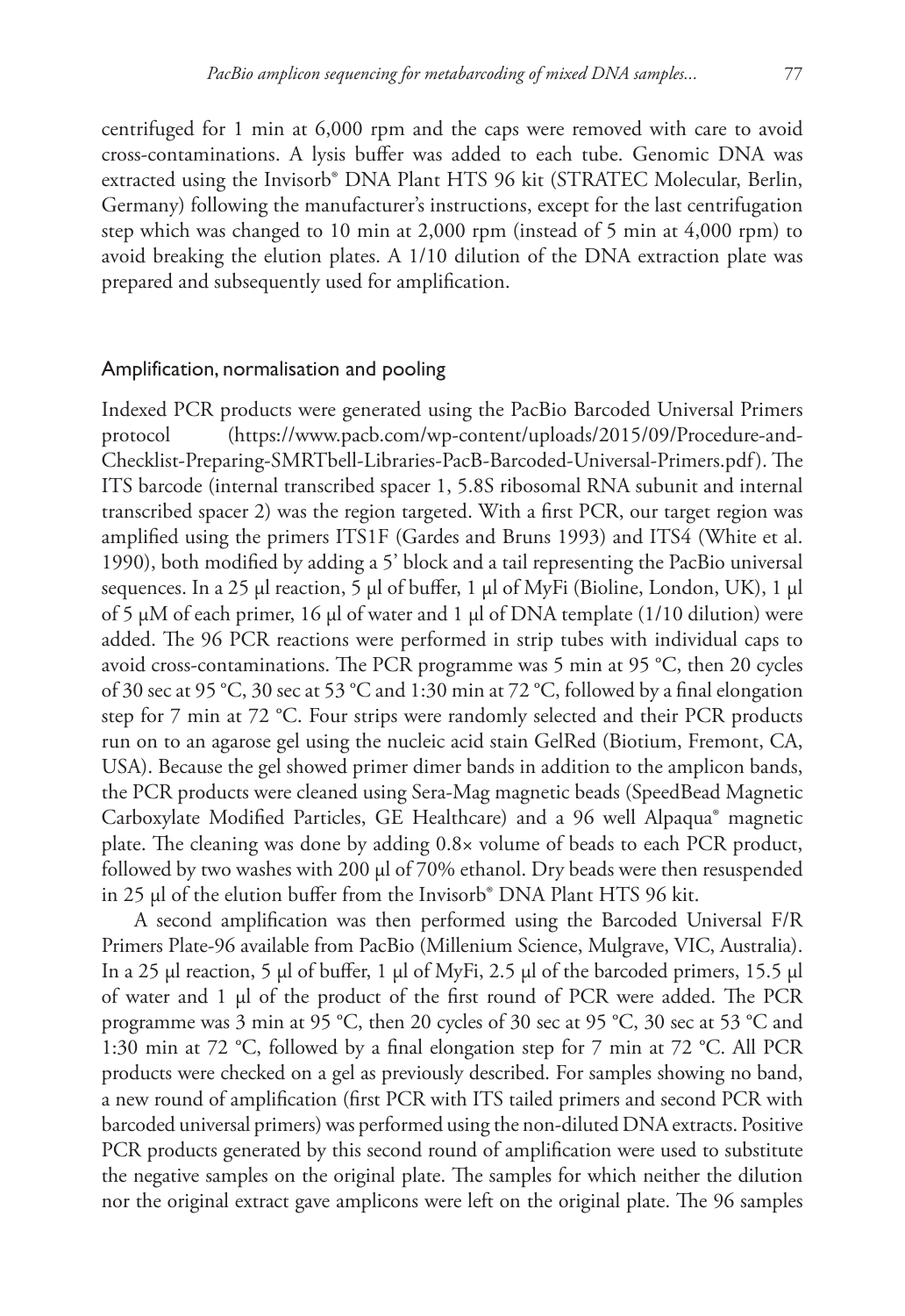were cleaned as described above and their concentration measured with a Nanodrop 8000 spectrophotometer (Thermo Scientific, Waltham, MA, USA). All samples with a DNA concentration larger than 50 ng/ $\mu$ l were normalised manually to 50 ng/ $\mu$ l. One microliter of each of the 96 samples was pooled into a 1.5 ml Eppendorf tube.

#### Library preparation, sequencing and SMRT Portal primary analysis

The pooled sample (1.5 µg of DNA) was sent to the Ramaciotti Centre for Genomics (UNSW Sydney, Australia) for single molecular real-time (SMRT) sequencing. The sample met the quality control requirements and showed two clear peaks at 650 and 923 bp, which are within the expected size range for the ITS barcode. The library preparation was done using the PacBio Barcoded Universal Primers protocol ([https://](https://www.pacb.com/wp-content/uploads/2015/09/Procedure-and-Checklist-Preparing-SMRTbell-Libraries-PacB-Barcoded-Universal-Primers.pdf) [www.pacb.com/wp-content/uploads/2015/09/Procedure-and-Checklist-Preparing-](https://www.pacb.com/wp-content/uploads/2015/09/Procedure-and-Checklist-Preparing-SMRTbell-Libraries-PacB-Barcoded-Universal-Primers.pdf)[SMRTbell-Libraries-PacB-Barcoded-Universal-Primers.pdf\)](https://www.pacb.com/wp-content/uploads/2015/09/Procedure-and-Checklist-Preparing-SMRTbell-Libraries-PacB-Barcoded-Universal-Primers.pdf). The sample was sequenced in one SMRT cell on a PacBio RSII using a P6 chemistry with a four-hour movie. The raw data were analysed using Long Amplicon Analysis (LAA v. 1) with barcoding option on the SMRT Portal. This pipeline was run using the following settings: symmetric DNA barcodes with a minimum score of 22, a minimum subread length of 450 bp, a maximum number of subreads of 4,000, and default values for all other parameters. The phase alleles option was selected.

#### Molecular identification and validation

After demultiplexing, quality control and generation of consensus sequences using LAA, the amplicon data was provided in 96 files in fasta format. Sequences from the targeted lichenised fungal species were identified from fungal endophytes or contaminants based on sequence similarity using a BLASTN v 2.8.1 search on the nr database by excluding uncultured/environmental sample sequences [\(https://blast.ncbi.](https://blast.ncbi.nlm.nih.gov/) [nlm.nih.gov/;](https://blast.ncbi.nlm.nih.gov/) search done on Dec 12–14 2018). The first BLASTN match (or highest bit score) was recorded unless it did not correspond to at least a fungal Class, in which case the next match was considered. For 12 samples, the target sequence obtained with PacBio was cross-validated by a sequence obtained with Sanger sequencing. The ITS barcode was amplified with the primers ITS1F and ITS4 using the DNA polymerase MyFi as previously described, and products were sent to Macrogen (Seoul, Korea) for purification and sequencing. PacBio and Sanger sequences were manually compared in Mesquite v 3.51 (Maddison and Maddison 2017). For samples for which multiple ITS barcodes were recovered for the target species, the sequence versions were compared using Mesquite and the BLASTN suite-2 sequences was used to estimate percentage identity between selected sequence pairs. Sequences with the highest coverage were selected as primary barcodes. Secondary barcodes were only taken into consideration when their coverage was above 30 and when they were less than 98% similar from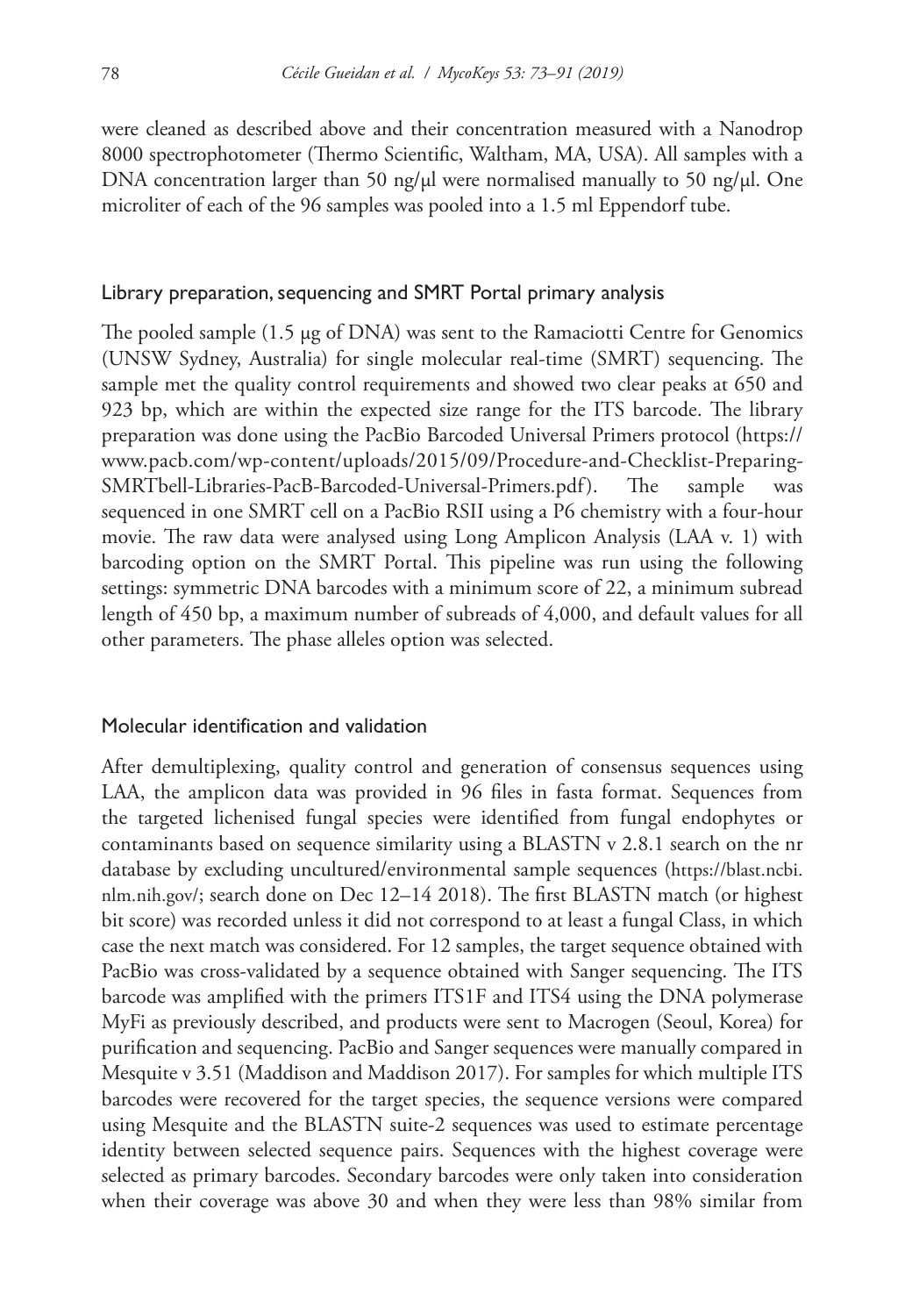**Results**

## Amplifications

ID PRJNA541190).

After the two amplification steps, 19 of the 96 samples did not show any visible product. For these samples, a new round of amplifications was performed using the non-diluted DNA extracts instead of the 1/10 dilution. This second amplification round generated products for 13 samples that were previously negative. These additional products were then used to substitute the corresponding negative samples on the original plate. For the five samples for which none of the amplification rounds was positive (sample barcode numbers 41, 45, 73, 84, 92, 93), the initial sample were not substituted and were pooled together with the positive samples for final submission.

## Sequencing

A first SMRT cell was run with a 0.02 nM sample, but resulting ZMW (Zero-Mode Waveguide) productivity was poor (P1=12%). After filtering, only 17,582 polymerase reads were recovered for this first run, which corresponded to 247,626 subreads (Table 1). The quality of the resulting subreads was, however, acceptable (mean of 14.68 passes). A second SMRT cell was then used with a 0.05 mM concentration of the same sample. The second run showed good ZMW productivity  $(P1=55\%)$ . After filtering, 82,501 polymerase reads were recovered (Table 1). The number of post-filter subreads obtained from this run was 1,095,489 and their quality was comparable to the first run (mean of 13.79 passes). Subreads from both SMRT cell runs were combined and analysed with the Long Amplicon Analysis protocol in the SMRT portal. After demultiplexing, the number of pre-filter subreads per barcode ranged from 91–115,311 (Suppl. material 1: Table S1). Barcodes with low subread numbers (<200) mostly corresponded to samples with negative (41, 45, 73, 93) or weak (53) amplification. The number of CCS obtained for each barcode ranged from

Table 1. Productivity and sequence output from two SMRT runs with different loading concentration.

| Loading       | ZMW productivity |                |           | Post-filter polymerase reads |             |           | <b>Subreads</b> |             |           |
|---------------|------------------|----------------|-----------|------------------------------|-------------|-----------|-----------------|-------------|-----------|
| concentration | P0               | P <sub>1</sub> | <b>P2</b> | number                       | mean length | N50       | number          | mean length | number of |
|               |                  |                |           |                              |             |           |                 |             | passes    |
| $0.02$ nM     | 86%              | 2%             | 2%        | 17,582                       | 15,234 bp   | 27,799 bp | 247,626         | $1038$ bp   | 14.68     |
| $0.05$ nM     | 29%              | 55%            | 16%       | 82,501                       | 15,321 bp   | 21,997 bp | 1,095,489       | 1111 bp     | 13.79     |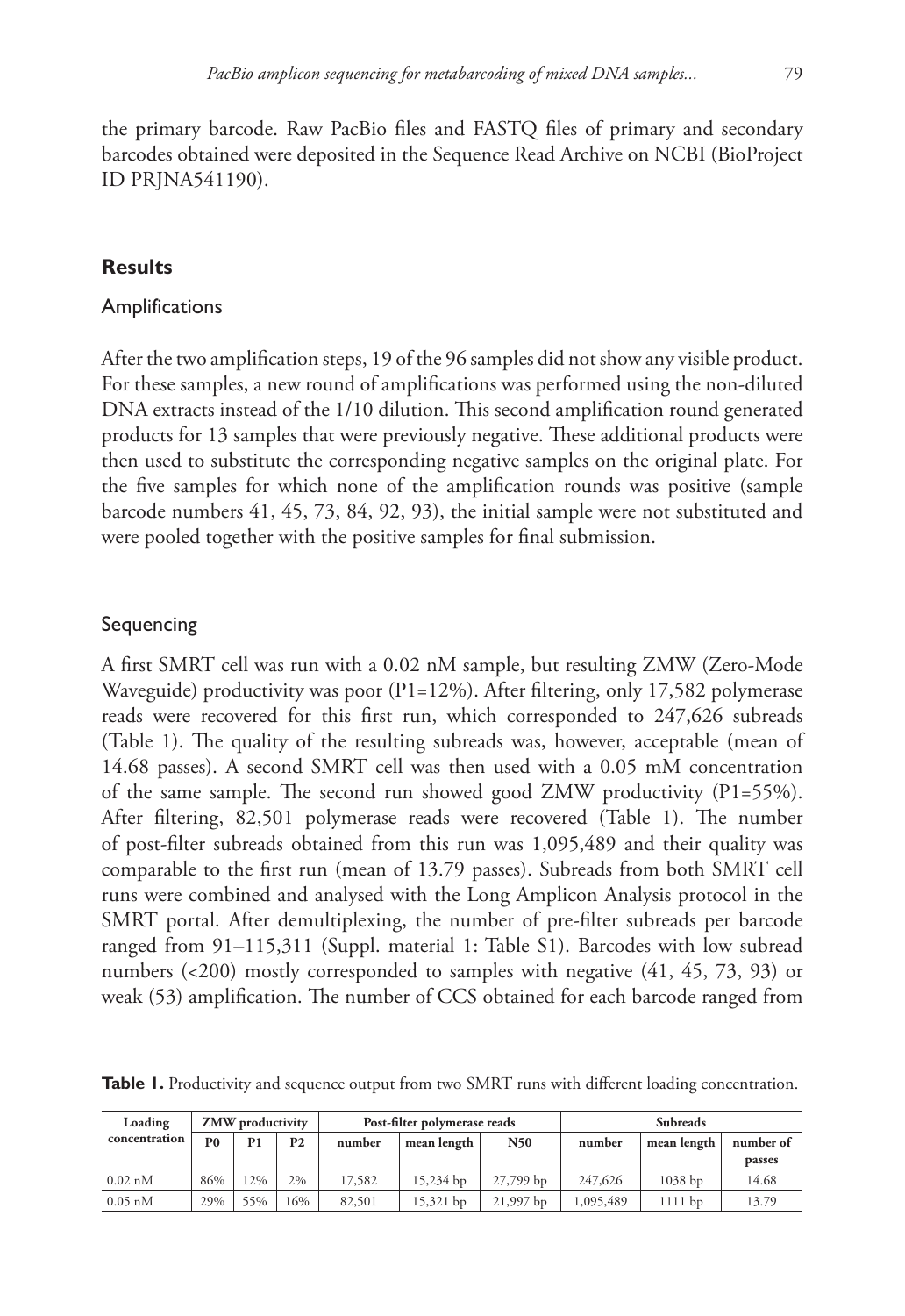1–948. No chimeric sequences were detected in any of the barcoded samples, but a few low-quality sequences (noise) were found. After clustering and phasing, 0–32 final consensus sequences were obtained per barcode, with a length of 619–2,322 bp, a coverage of 8–500 (the default value of the maximum number of subreads to cluster is 500) and a predicted accuracy of 0.9525–0.9999. The predicted accuracy of the most represented sequence per barcode was above 0.9999 for the majority of the samples (93%).

#### Sequence identity

Sequences were recovered for 89 of the 96 samples (see Suppl. material 1: Table S1). For each positive sample, 1–32 sequences were obtained using LAA. A BLASTN search was used to identify the sequence of the target species (the lichenised fungi of interest) among the co-amplicons. Eighty-five samples had at least one blast hit that matched the target species. The search revealed that, despite no detection by the PacBio pipeline LAA, a few chimeric sequences (about 3% of the total number of obtained sequences) were obtained, seemingly consisting of two or three full and/or partial sequences, often of the same species, occurring in tandem. Samples for which either no sequence (e.g., samples 41 and 45) or no target species sequences (e.g., samples 92 and 95) principally derived from amplification reactions with no or weak PCR products. Some reactions with weak products did generate a sequence for the target species, although generally with a coverage lower than 100 (e.g., samples 29, 94 and 96).

For 46 samples, a single sequence was obtained for the target species among all the co-amplified fungal taxa. For the other samples, the clustering and phasing process resulted in 2–9 sequences that could be attributed to the target species using the BLASTN match. The similarity between these different sequence versions was investigated in an alignment. After reverse complement and barcode trimming, these sequence versions were in fact identical for an additional ten samples, bringing the total of successful target single-sequences to 56. A few sequence versions also differed with indels in long single nucleotide repeats (e.g., samples 27, 27, 28, 49, 64, 68, 69) and were the likely result of poor quality for low coverage consensus sequences. For the remaining samples, differences between sequence versions were more random (indels and single nucleotide mutations) and more likely due to genuine sequence heterogeneity within a sample, either due to biological reasons (concerted evolution or mixed individual) or carry-over contaminations. The percentage identity between the most divergent target sequence versions of each sample ranged between 94.78 and 99.98% (Suppl. material 1: Table S1).

In addition to the target species, sequences were also obtained for other fungi for 81 of the 96 samples. The great majority of these co-amplifying fungal sequences (479 out of 506 sequences) belonged to the ascomycetes, with Capnodiales and Chaetothyriales being the most commonly represented orders. Several sequences (23) belonged to the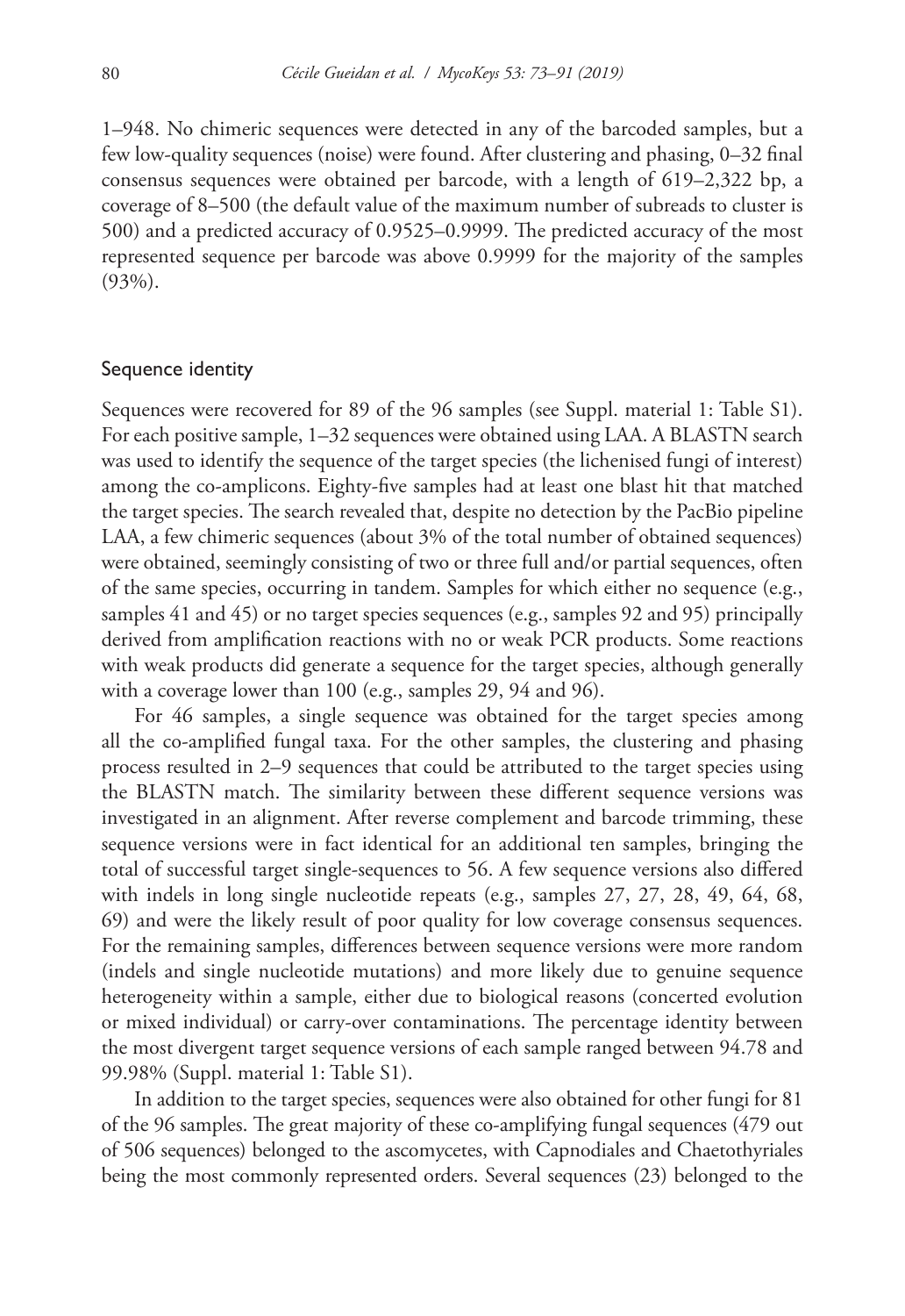basidiomycetes, two to the chytridiomycetes and one to the mucoromycetes. Finally, one sequence matched *Pirula salina*, a Xanthophyceae algae from the order Tribonematales.

#### Validation

Sanger sequences were obtained for 12 samples. For five of these (3, 6, 8, 61 and 76), the Sanger sequence was entirely identical to the PacBio sequence. For five additional samples (5, 7, 58, 60 and 74), the Sanger sequence was identical to the PacBio sequence, but contained ambiguous bases or was slightly shorter due to missing bases at the 5' or 3' ends. For two samples (4 and 57), the Sanger sequences comprised one nucleotide difference compared to the PacBio sequences in addition to several ambiguous bases. These differences were located at the start or the end of the sequence and were likely due to poor quality chromatograms in the 5' and 3' regions of the Sanger sequences.

## **Discussion**

Collections of well-curated lichen specimens are important resources for species identification, whether done traditionally using morpho-anatomical together with chemical characters, or using DNA barcodes. For the latter, access to databases with high quality sequence data, detailed voucher information and reliable taxon names is critical. Although current reference sequence datasets exist, they are still incomplete. Thus, the molecular barcoding of lichen specimens for a broad range of species remains a priority (Yahr et al. 2016). In this study, a SMRT sequencing metabarcoding approach generated ITS sequences for 85 of the 96 lichen specimens investigated. This study shows that for lichen herbarium specimens up to 25 years old, full length and highquality ITS sequences can be recovered for the target lichenised fungus using PacBio amplicon sequencing. Furthermore, sequences were also obtained for co-amplifying fungi, shedding light on the diversity of endolichenic fungi in the samples.

The protocol used in this study enabled the high-throughput processing of samples and the bioinformatic pipeline permitted the recovery of high-quality sequences with minimum time and effort, because both the primary and secondary analyses could be carried out by the sequencing provider. For mixed lichen DNA extracts, SMRT sequencing is a cheaper option than cloning and Sanger sequencing when high number of samples need to be processed. The cost of producing a barcode Sanger sequence is generally around AUD\$15/sample (including DNA extraction, amplification and sequencing costs), but when cloning is required, this cost can increase to AUD\$100/ sample. With the PacBio amplicon protocol used in this study and the PacBio RSII platform, the cost per sample was estimated at AUD\$37. This cost could be further reduced by co-amplifying more markers and/or multiplexing more samples. With the new PacBio platform Sequel, multiplexing 384 samples for one marker would bring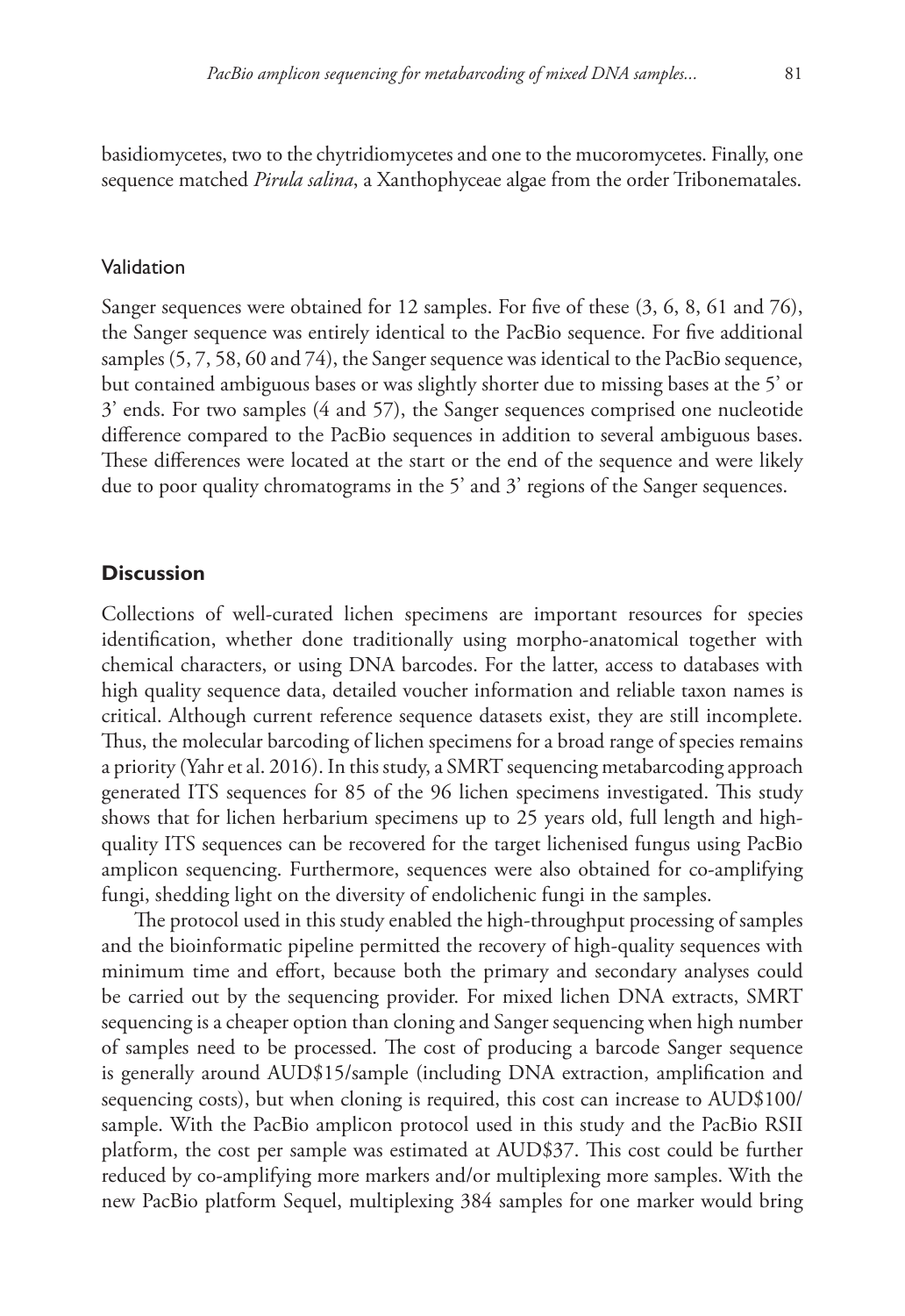the cost down to AUD\$12/sample. Moreover, with the recent increased output per SMRT cell (from 1 gigabase for RSII to 20 gigabases for the new PacBio platform Sequel), the cost per sample could fall even further with higher multiplexing levels.

The use of PacBio amplicon sequencing for high-throughput barcoding of lichen specimens is therefore very promising. Some challenges remain, both for the laboratory and the bioinformatic aspects of this method. Some considerations and suggestions for improvements based on this study are outlined below, especially with regard to the preparation of the amplicon library and the generation of ITS barcode sequences using the LAA pipeline.

# Technical considerations for high-throughput DNA extraction and amplicon library preparation

A relatively high risk of carry-over contaminations is generally associated with two-step PCR amplicon protocols (Seitz et al. 2015), including the PacBio Barcoded Universal Primers protocol used in this study. In a preliminary test of this protocol (data not shown), output sequences suggested a significant number of potential carry-over contaminations. In light of these results, particular care was taken at various stages of the final run when handling the genomic DNA and PCR samples. More specifically, DNA extracts were stored in single tubes as opposed to a 96-well plate, and amplifications were carried out in strip tubes with individual caps instead of 96-well plates. In the final SMRT run, carry-over contaminations may have also occurred, but at a much lower level than the preliminary test run. Our current protocol could therefore be improved further. More specifically, the use of a PCR hood or post- and pre-PCR separation, as previously recommended (Urban et al. 2000; Jones and Kustka 2017), would be advisable for this two PCR step protocol. During DNA extraction, the use of 8-strip cluster tubes for the grinding of material should be replaced by single tubes, as opening the lids of these tubes causes a potential risk for sample cross-contamination. Minimising the number of pipetting steps and the opening of tubes after amplification is also important. In our protocol, a PCR clean-up step was required after the first PCR due to strong PCR dimer bands. Optimisation of primer concentrations in order to reduce primer dimer formation would eliminate this step. Finally, the inclusion of several replicates of the same sample within a SMRT run would facilitate the assessment of replicability between samples and potential carry-over contaminations.

The choice of polymerase has been shown to be important when using HT sequencing for rare allele detection (Hestand et al. 2016; Potatov and Ong 2017) as well as for community analysis (Oliver et al. 2015), because it impacts directly on the rate of PCR-induced errors. Polymerases with proofreading activities are usually recommended for library preparation protocols, including for SMRT amplicon sequencing. High-fidelity polymerases are, however, more expensive and, in our experience, are more difficult to optimise. A possible incompatibility between a high-fidelity polymerase and SMRT sequencing has even been suggested previously (Schlaeppi et al. 2016).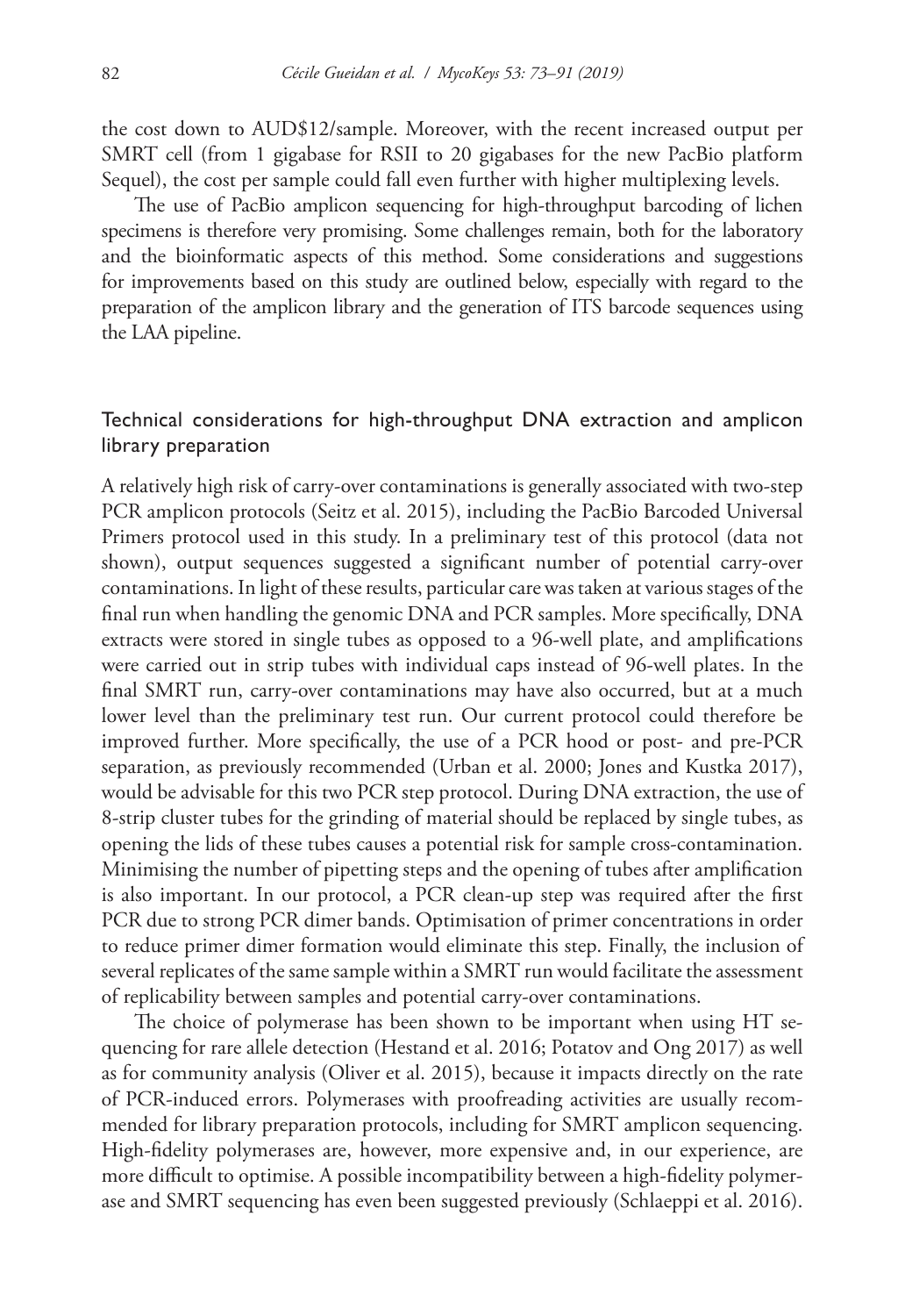As argued by Hebert et al. (2018), for the molecular barcoding of reference specimens, the dominant sequence will match the source sequence even when a relatively high number of other sequences have PCR errors. In our preliminary test of this protocol, only a small number of PCR products could be recovered using the high-fidelity Phusion Hot Start II (Thermo Scientific). As the focus of our study was to obtain a barcode sequence from the target species, and not to characterise fungal communities using sequences, the polymerase MyFi was used to generate amplicons. It is marketed as being efficient with challenging templates and inhibitor-rich samples and has so far worked well for lichen specimens. Although not as accurate as a high-fidelity polymerase, MyFi comprises a proofreading component that allows a 3.5× higher fidelity than Taq DNA polymerase.

In addition to polymerase misincorporation, chimera formation is another common PCR-induced source of error. Low starting template concentration and low amplification cycle numbers tend to reduce the rate of chimera formation (Lahr and Katz 2009). Here, 25 cycles were used for both amplifications, and no chimeras were detected using the LLA pipeline. However, after manual inspection of the sequences obtained, several chimeric sequences (about 3%) were detected. Upon closer inspection, these chimeras were found to be formed of concatenated sequences of the full-length amplicon, together with primer sequences and barcodes. These concatemers have previously been reported in SMRT amplicon sequencing studies (e.g., Jones and Kustka 2017), and they are thought to be generated not during the PCR steps, but during the SMRTbell adaptor ligation step of the PacBio library preparation (Fichot and Norman 2013). They can readily be discarded by screening sequences of uncharacteristically large size (Jones and Kustka 2017).

Metagenomics and metabarcoding studies using two-step PCR protocols often include triplicate samples for amplification, which are then pooled and used as a template for the second PCR (e.g., Schlaeppi et al. 2016; Schloss et al. 2016). In community analysis, pooling triplicates is thought to be useful in decreasing PCR bias introduced by inherent differences or stochastic fluctuations in amplification efficiencies (Kennedy et al. 2014), although no study has confirmed that it influences the results of community analyses significantly (Kennedy et al. 2014; Smith and Peay 2014). Using replicates can also reduce the impact of PCR failure due to pipetting-related issues, but it is more expensive and time-consuming. Here, a 'cherry-picking' approach was used where negative samples were redone using a different genomic DNA concentration. Although additional positive samples were recovered with this approach, it may still be possible that PCR product could be recovered from the remaining negative samples using replicates and a broader range of genomic DNA concentrations. Due to large amounts and high diversity of secondary compounds in lichen specimens and their generally low genomic DNA yields, the window of concentration at which amplification is successful is often very narrow, and PCR results are sometimes difficult to reproduce. Using several dilutions of each genomic DNA extract and pooling their products after the first PCR could therefore help in maximising the number of positive samples.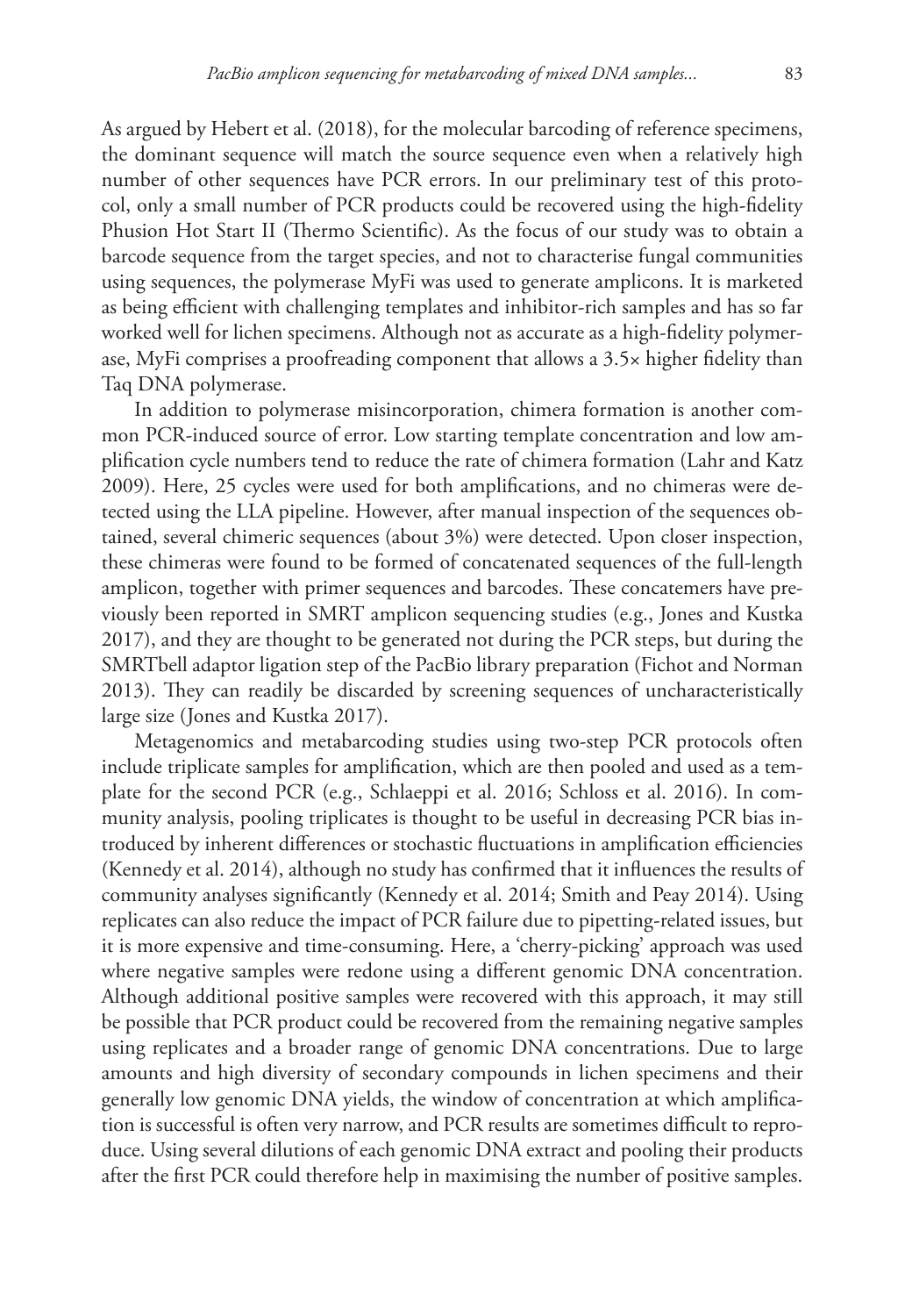# Long Amplicon Analysis and the recovery of high-quality sequences for the target lichenised fungal species

The Long Amplicon Analysis pipeline has been developed by PacBio to phase and detect alleles in diploid organisms, and enables differentiation between underlying sequences that are 99.9% similar, such as haplotypes and pseudogenes (Bowman et al. 2014; Lleras et al. 2014). In this study, as an alternative to cloning, the LAA pipeline was used to recover high-quality barcode sequences from mixed DNA samples of target and nontarget fungal species occurring in lichen specimens. The LAA pipeline is accessible on the SMRT portal and can be run by the sequencing service provider together with the primary analysis. The output data generated by LAA included fasta and fastq files with all sequence variants, as well as accuracy and coverage values for each of these sequences. Sequences with the highest coverage generally corresponded to the target species and for more than half of the samples, one single sequence was recovered for the target species. For the other samples, 2–8 sequence versions were recovered per target species. Most often the ITS variation within sample was caused by low quality consensus sequences, which could then be identified due to their low coverage. Occasionally, however, several versions of the ITS barcode with high coverage were recovered within a sample. The percentage identity between these versions mostly ranged between 95–99%. The presence of multiple versions is likely the result of sample heterogeneity (more than one target individual per sample), although carry-over contamination cannot be excluded. Additionally, intragenomic heterogeneity (several ITS copies per nucleus) and intramycelial heterogeneity (several nuclei per mycelium), as discussed in detail in Mark et al. (2016), are two other possible biological reasons for sequence variation. Other ITS sequences obtained corresponded to co-amplifying micro-organisms, predominantly fungi. The most common co-amplified fungi were from the orders Chaetothyriales (Eurotiomycetes) and Capnodiales (Dothideomycetes). The identity of these coamplified fungi suggested two possible origins for these sequences: either the fungi occur naturally within the lichen thallus (endolichenic fungi), or lichenised or nonlichenised fungal species occur adjacent to the target species on the same substrate, and were accidentally co-sampled during the preparation of material for DNA extraction.

Most target sequences had high accuracy and coverage values, and a subset of these was validated with Sanger sequences obtained from the same DNA extracts. Initially, the size variation among amplicons recovered was more than the 10% recommended by PacBio and was of potential concern. An excess of sequences for the shorter amplicons relative to the longer ones could have been problematic, because lichenised fungi often have long ITS regions due to the presence of introns. However, at this low level of multiplexing (one marker for 96 samples), the difference in amplicon size did not prevent the generation of high-quality sequences for the target species. Moreover, at a higher multiplexing level (5 genes for 96 samples), the sequencing bias due to amplicon size variation did not seem to influence the results (Chen et al. 2015).

A recent study identified some problems with the LAA pipeline, including the formation of a few incorrect or truncated sequences even at relatively high read depths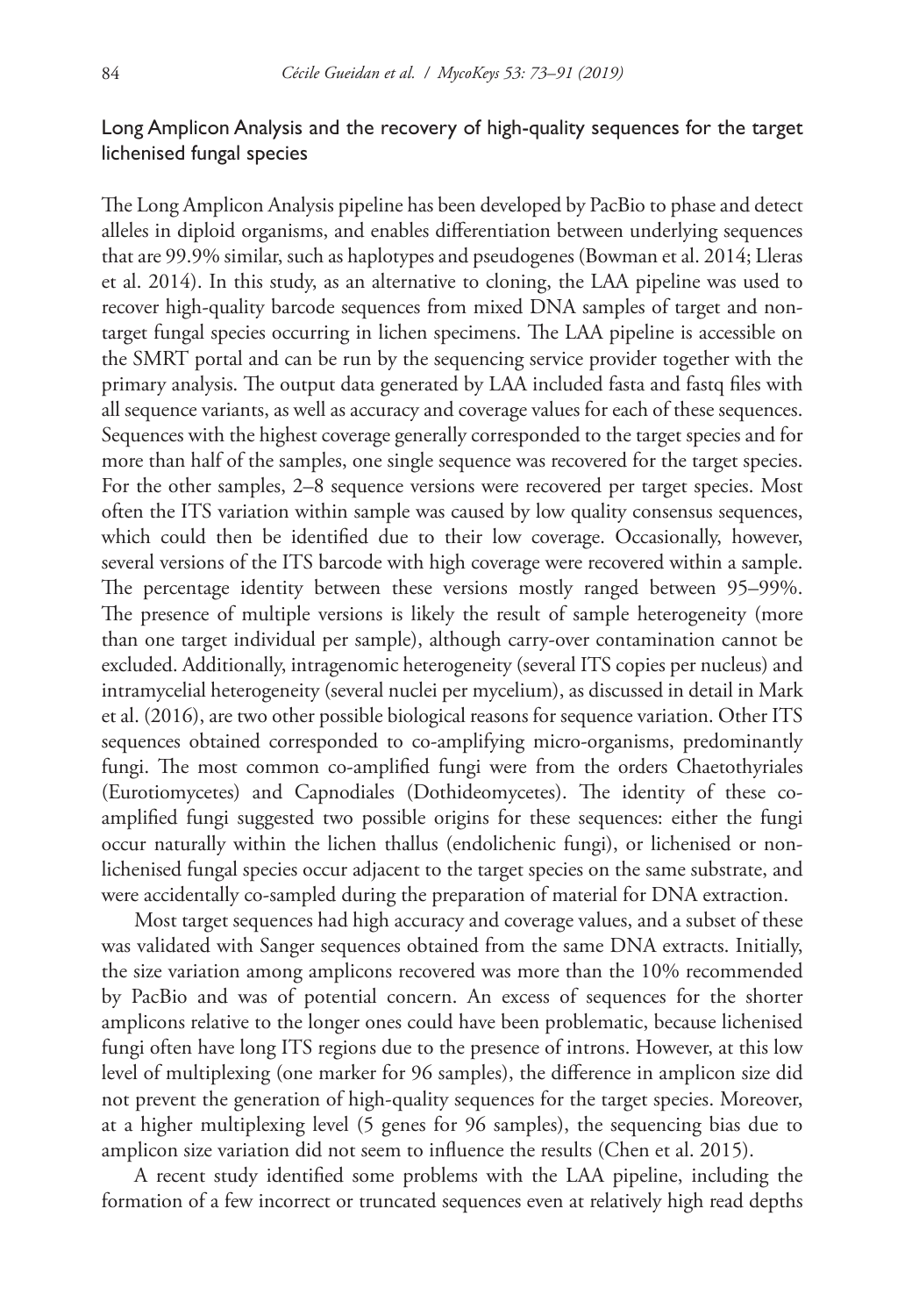(Francis et al. 2018). As a result, a new pipeline (C3S-LAA) was developed by these authors which differs from LAA by comparing similarity based on CCSs as opposed to uncorrected reads before the start of the clustering phase. Their new approach, which was used for the SMRT sequencing of long amplicons (4000–8000 bp), successfully eliminated these incorrect and truncated sequences (Francis et al. 2018). We have not observed these problems with our data. However, LAA did not detect chimeras that were formed by concatemers of amplicons with primers and barcodes, sometimes with the second sequence being the reverse complement of the first ("siamaeras", Hackl et al. 2014). However, these concatemers are easily detected with a BLAST comparison and filtered out because of their large size. In addition, some reverse complement sequences (or sequences with slightly truncated barcodes) were not recognised as being identical to other sequences by LAA and were therefore attributed to different clusters. This did not prevent LAA from recovering high-quality sequences for most target species, but it did add some time and effort in verifying whether or not they corresponded to true variants.

## **Conclusion**

PacBio amplicon sequencing is a promising approach for the metabarcoding of lichen specimens, and can be applied to the generation of reference sequences and the characterisation of lichen-associated fungal communities. Although restricted to specimens for which the genomic DNA is not overly degraded, this approach succeeded in generating full-length and high-quality ITS barcodes for specimens up to 25 years old. By scaling up the multiplexing level, this approach could significantly reduce the cost of barcode/sample and compete with Sanger sequencing as well as other NGS approaches.

## **Acknowledgment**

The authors would like to thank Judith Curnow (Australian National Botanic Gardens, Canberra) for her help with specimen databasing and curation, Michel Bertrand and Jean-Yves Monnat for providing lichen specimens, and Lan Li (Australian National Herbarium, Canberra) for her help with the molecular work. We also thank Tonia Russell (Ramaciotti Centre for Genomics, UNSW Sydney, Sydney) and Pacific Biosciences for their advice with sample preparation and data analysis.

#### **References**

Anslan S, Bahram M, Hiiesalu I, Tedersoo L (2017) PipeCraft: flexible open-source toolkit for bioinformatics analysis of custom high-throughput amplicon sequencing data. Molecular Ecology Resources 17: e234–e240.<https://doi.org/10.1111/1755-0998.12692>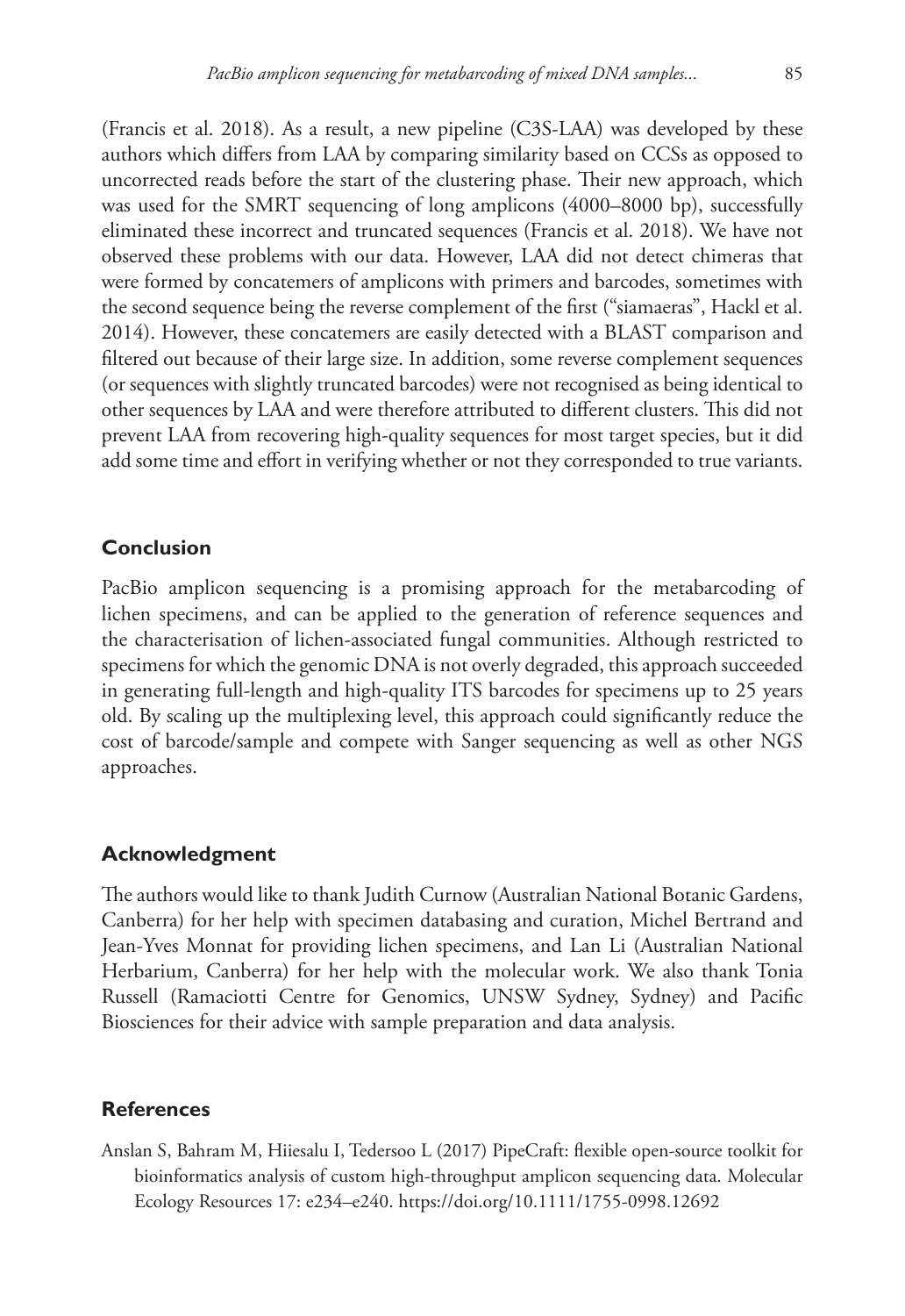- Anslan S, Nilsson RH, Wurzbacher C, Baldrian P, Tedersoo L, Bahram M (2018) Great differences in performance and outcome of high-throughput sequencing data analysis platforms for fungal metabarcoding. MycoKeys 39: 29–40.<https://doi.org/10.3897/mycokeys.39.28109>
- Blaalid R, Kumar S, Nilsson RH, Abarenkov K, Kirk PM, Kauserud H (2013) ITS1 versus ITS2 as DNA metabarcodes for fungi. Molecular Ecology Resources 13: 218–224. [https://](https://doi.org/10.1111/1755-0998.12065) [doi.org/10.1111/1755-0998.12065](https://doi.org/10.1111/1755-0998.12065)
- Bowman BN, Marks P, Hepler NL, Eng K, Harting J, Shiina T, Suzuki S, Ranade S (2014) Long amplicon analysis: highly accurate, full-length, phased, allele-resolved gene sequences from multiplexed SMRT sequencing data. Pacific Biosciences (poster available at [https://](https://www.pacb.com/proceedings/long-amplicon-analysis-highly-accurate-full-length-phased-allele-resolved-gene-sequences-from-multiplexed-smrt-sequencing-data) [www.pacb.com/proceedings/long-amplicon-analysis-highly-accurate-full-length-phased](https://www.pacb.com/proceedings/long-amplicon-analysis-highly-accurate-full-length-phased-allele-resolved-gene-sequences-from-multiplexed-smrt-sequencing-data)[allele-resolved-gene-sequences-from-multiplexed-smrt-sequencing-data](https://www.pacb.com/proceedings/long-amplicon-analysis-highly-accurate-full-length-phased-allele-resolved-gene-sequences-from-multiplexed-smrt-sequencing-data)).
- Chen Y, Frazzitta AE, Litvintseva AP, Fang C, Mitchell TG, Springer DJ, Ding Y, Yuan G, Perfect JR (2015) Next generation multilocus sequence typing (NGMLST) and the analytical software program MLSTEZ enable efficient, cost-effective, high-throughput, multilocus sequence typing. Fungal Genetics and Biology 75: 64–71. [https://doi.org/10.1016/j.](https://doi.org/10.1016/j.fgb.2015.01.005) [fgb.2015.01.005](https://doi.org/10.1016/j.fgb.2015.01.005)
- Cline LC, Zak DR (2015) Initial colonization, community assembly and ecosystem function: fungal colonist traits and litter biochemistry mediate decay rate. Molecular Ecology 24: 5045–5058.<https://doi.org/10.1111/mec.13361>
- Crous PW, Giraldo A, Hawksworth DL, Robert V, Kirk PM, Guarro J, Robbertse B, Schoch CL, Damm U, Trakunyingcharoen T, Groenwald JZ (2014) The Genera of Fungi: fixing the application of type species of generic names. IMA Fungus 5: 141–160. [https://doi.](https://doi.org/10.5598/imafungus.2014.05.01.14) [org/10.5598/imafungus.2014.05.01.14](https://doi.org/10.5598/imafungus.2014.05.01.14)
- D'Amore R, Ijaz UZ, Schirmer M, Kenny JG, Gregory R, Darby AC, Shakya M, Podar M, Quince C, Hall N (2016) A comprehensive benchmarking study of protocols and sequencing platforms for 16S rRNA community profiling. BMC Genomics 17: 55. [https://](https://doi.org/10.1186/s12864-015-2194-9) [doi.org/10.1186/s12864-015-2194-9](https://doi.org/10.1186/s12864-015-2194-9)
- Divakar PK, Leavitt SD, Molina MC, Del-Prado R, Lumbsch HT, Crespo A (2016) A DNA barcoding approach for identification of hidden diversity in Parmeliaceae (Ascomycota): *Parmelia* sensu stricto as a case study. Botanical Journal of the Linnean Society 180: 21–29. <https://doi.org/10.1111/boj.12358>
- Fichot EB, Norman RS (2013) Microbial phylogenetic profiling with the Pacific Biosciences sequencing platform. Microbiome 1: 10. <https://doi.org/10.1186/2049-2618-1-10>
- Francis F, Dumas MD, Davis SB, Wisser RJ (2018) Clustering of circular consensus sequences: accurate error correction and assembly of single molecule real-time reads from multiplexed amplicon libraries. BMC Bioinformatics 19: 302.<https://doi.org/10.1186/s12859-018-2293-0>
- Gardes M, Bruns TD (1993) ITS primers with enhanced specificity for Basidiomycetes: application to the identification of mycorrhizae and rusts. Molecular Ecology 2: 113–118. <https://doi.org/10.1111/j.1365-294X.1993.tb00005.x>
- Goodwin S, McPherson JD, McCombie WR (2016) Coming of age: ten years of nextgeneration sequencing technologies. Nature Reviews Genetics 17: 333–351. [https://doi.](https://doi.org/10.1038/nrg.2016.49) [org/10.1038/nrg.2016.49](https://doi.org/10.1038/nrg.2016.49)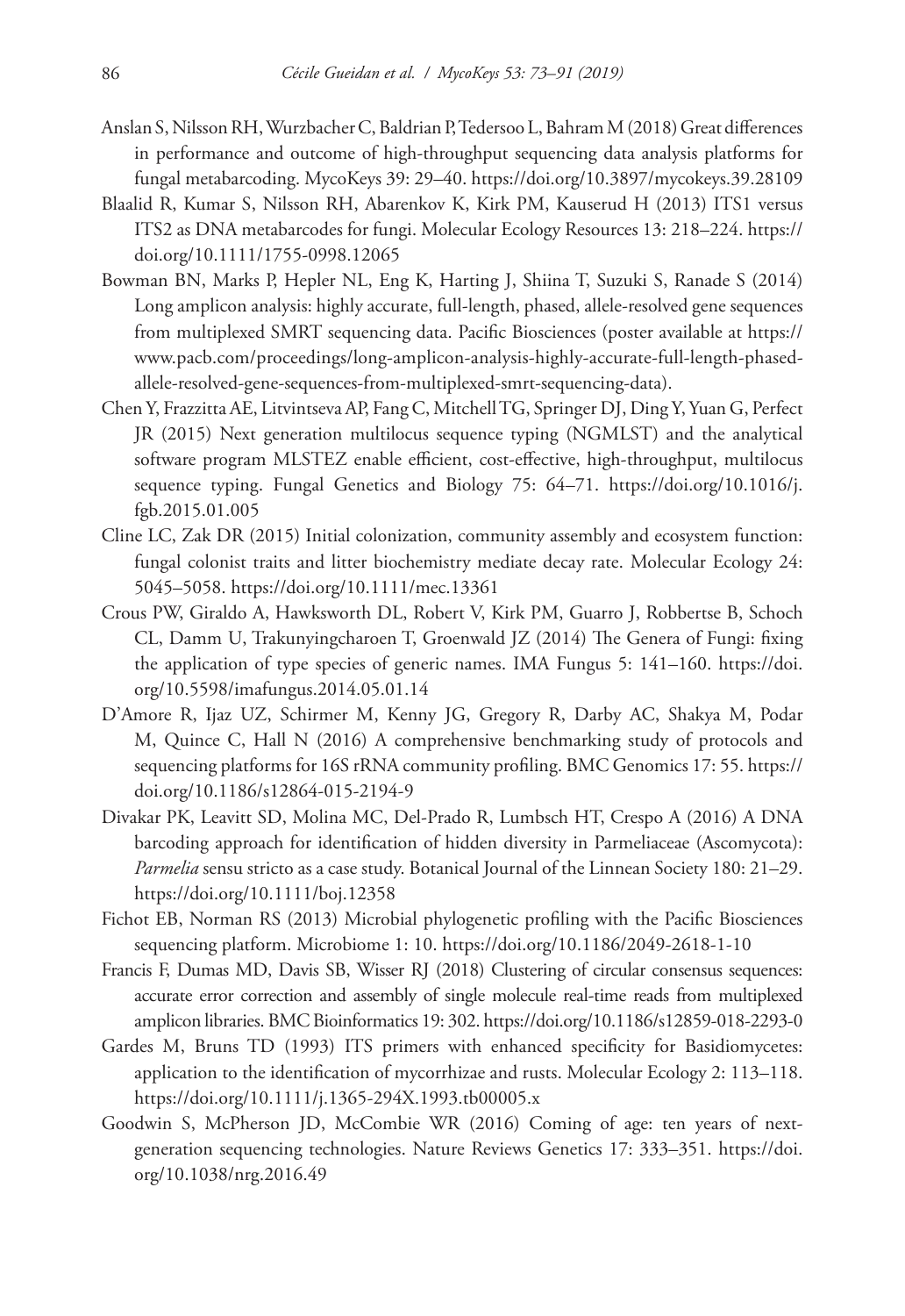- Hackl T, Hedrich R, Schultz J, Foerster F (2014) Proovread: large-scale high accuracy PacBio correction through iterative short read consensus. Bioinformatics 30: 3004–3011. [https://](https://doi.org/10.1093/bioinformatics/btu392) [doi.org/10.1093/bioinformatics/btu392](https://doi.org/10.1093/bioinformatics/btu392)
- Hebert PDN, Braukmann TWA, Prosser SW, Ratnasingham S, deWaard JR, Ivanova NV, Janzen DH, Hallwachs W, Naik S, Sones JE, Zakharov EV (2018) A Sequel to Sanger: amplicon sequencing that scales. BMC Genomics 19: 219. [https://doi.org/10.1186/](https://doi.org/10.1186/s12864-018-4611-3) [s12864-018-4611-3](https://doi.org/10.1186/s12864-018-4611-3)
- Heeger F, Bourne EC, Baschien C, Yurkov A, Bunk B, Spröer C, Overmann J, Mazzoni CJ, Monaghan MT (2018) Long-read DNA metabarcoding of ribosomal RNA in the analysis of fungi from aquatic environments. Molecular Ecology Resources 18: 1500–1514. [https://](https://doi.org/10.1111/1755-0998.12937) [doi.org/10.1111/1755-0998.12937](https://doi.org/10.1111/1755-0998.12937)
- Hestand MS, Van Houdt J, Cristofoli F, Vermeesch JR (2016) Polymerase specific error rates and profiles identified by single molecule sequencing. Mutation Research 784/785: 39–45. <https://doi.org/10.1016/j.mrfmmm.2016.01.003>
- Hodkinson B, Lendemer J (2013) Next-generation sequencing reveals sterile crustose lichen phylogeny. Mycosphere 4: 1028–1039. <https://doi.org/10.5943/mycosphere/4/6/1>
- Hofstetter V, Miadlikowska J, Kauff F, Lutzoni F (2007) Phylogenetic comparison of proteincoding versus ribosomal RNA-coding sequence data: A case study of the Lecanoromycetes (Ascomycota). Molecular Phylogenetics and Evolution 44: 412–426. [https://doi.](https://doi.org/10.1016/j.ympev.2006.10.016) [org/10.1016/j.ympev.2006.10.016](https://doi.org/10.1016/j.ympev.2006.10.016)
- Irinyi L, Serena C, Garcia-Hermoso D, Arabatzis M, Desnos-Ollivier M, Vu D, Cardinali G, Arthur I, Normand A-C, Giraldo A, da Cunha KC, Sandoval-Denis M, Hendrickx M, Nishikaku AS, de Azevedo Melo AS, Merseguel KB, Khan A, Parente-Rocha JA, Sampaio P, da Silva Briones MR, e Ferreira RC, Muniz M de M, Castanon-Olivares LR, Estrada-Barcenas D, Cassagne C, Mary C, Duan SY, Kong F, Sun AY, Zeng X, Zhao Z, Gantois N, Botterel F, Robbertse B, Schoch CL, Gams W, Ellis D, Halliday C, Chen S, Sorrell TC, Piarroux R, Colombo AL, Pais C, de Hoog S, Zancopé-Oliveira RM, Taylor ML, Toriello C, de Almeida Soares CM, Delhaes L, Stubbe D, Dromer F, Ranque S, Guarro J, Cano-Lira JF, Robert V, Velegraki A, Meyer W (2015) International Society of Human and Animal Mycology (ISHAM)-ITS reference DNA barcoding database – the quality controlled standard tool for routine identification of human and animal pathogenic fungi. Medical Mycology 53: 313–337. <https://doi.org/10.1093/mmy/myv008>
- James TY, Marino JA, Perfecto I, Vandermeer J (2016) Identification of putative coffee rust mycoparasites via single-molecule DNA sequencing of infected pustules. Applied Environmental Microbiology 82: 631–639. <https://doi.org/10.1128/AEM.02639-15>
- Jones BM, Kustka AB (2017) A quantitative SMRT cell sequencing method for ribosomal amplicons. J. Microbiol. Meth. 135: 77–84.<https://doi.org/10.1016/j.mimet.2017.01.017>
- Kelly LJ, Hollingsworth PM, Coppins BJ, Ellis CJ, Harrold P, Tosh J, Yahr R (2011) DNA barcoding of lichenized fungi demonstrates high identification success in a floristic context. New Phytologist 191: 288–300.<https://doi.org/10.1111/j.1469-8137.2011.03677.x>
- Kennedy K, Hall MW, Lynch MDJ, Moreno-Hagelsieb G, Neufeld JD (2014) Evaluating bias of Illumina-based bacterial 16S rRNA gene profiles. Applied Environmental Microbiology 80: 5717–5722.<https://doi.org/10.1128/AEM.01451-14>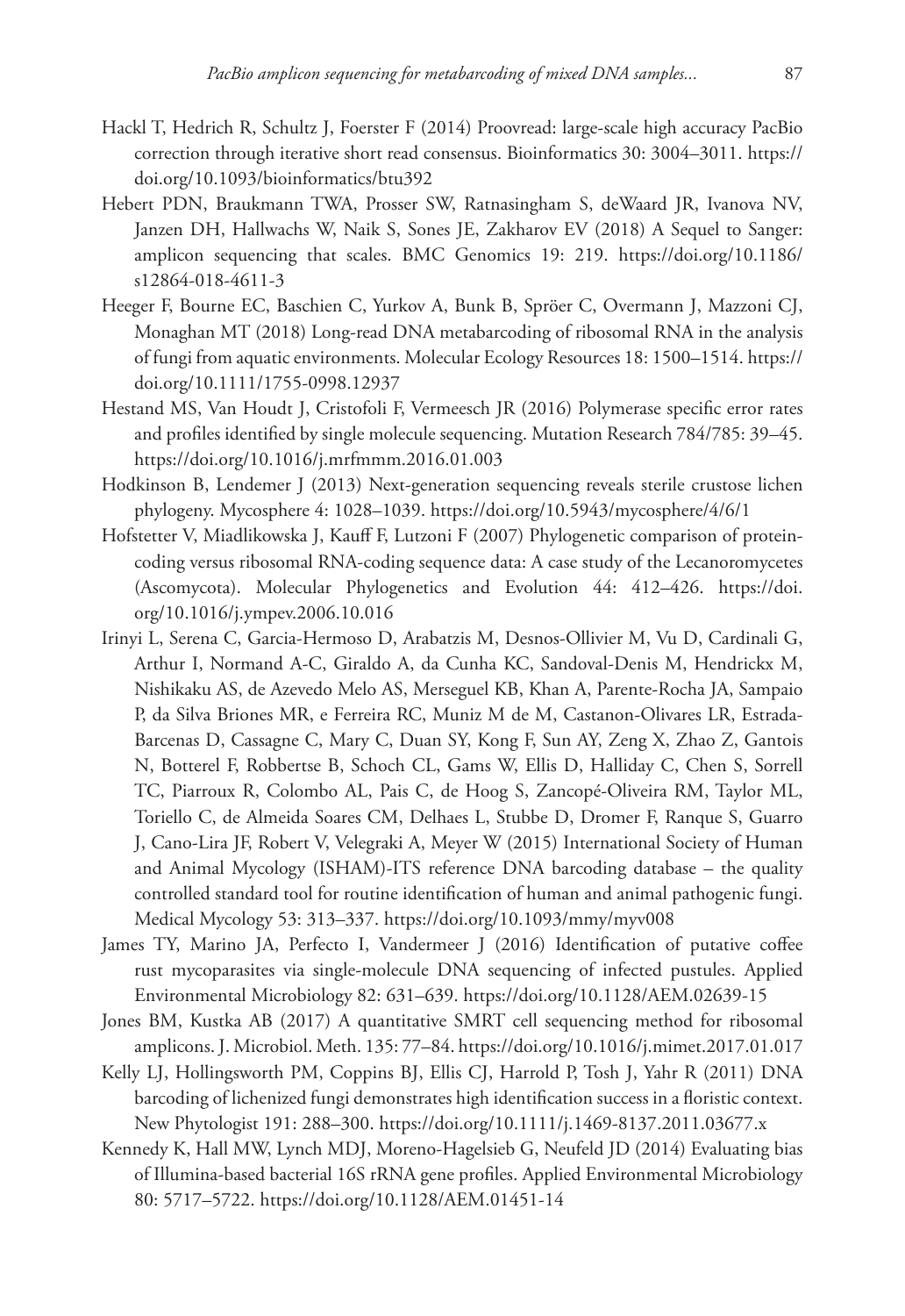- Kõljalg U, Nilsson RH, Abarenkov K, Tedersoo L, Taylor AF, Bahram M, Bates ST, Bruns TD, Bengtsson-Palme J, Callaghan TM, Douglas B, Drenkhan T, Eberhardt U, Dueñas M, Grebenc T, Griffith GW, Hartmann M, Kirk PM, Kohout P, Larsson E, Lindahl BD, Lücking R, Martín MP, Matheny PB, Nguyen NH, Niskanen T, Oja J, Peay KG, Peintner U, Peterson M, Põldmaa K, Saag L, Saar I, Schüßler A, Scott JA, Senés C, Smith ME, Suija A, Taylor DL, Telleria MT, Weiss M, Larsson KH (2013) Towards a unified paradigm for sequence-based identification of fungi. Molecular Ecology 22: 5271–5277.<https://doi.org/10.1111/mec.12481>
- Koren S, Schatz MC, Walenz BP, Martin J, Howard JT, Ganapathy G, Wang Z, Rasko DA, McCombie WR, Jarvis ED, Phillippy AM (2012) Hybrid error correction and de novo assembly of single-molecule sequencing reads. Nature Biotechnology 30: 693–700. [https://](https://doi.org/10.1038/nbt.2280) [doi.org/10.1038/nbt.2280](https://doi.org/10.1038/nbt.2280)
- Lahr DJG, Katz LA (2009) Reducing the impact of PCR-mediated recombination in molecular evolution and environmental studies using a new-generation high-fidelity DNA polymerase. Biotechniques 47: 857–866. <https://doi.org/10.2144/000113219>
- Leavitt SD, Esslinger TL, Hansen ES, Divakar PK, Crespo A, Loomis BF, Lumbsch HT (2014) DNA barcoding of brown *Parmeliae* (Parmeliaceae) species: A molecular approach for accurate specimen identification, emphasizing species in Greenland. Organisms Diversity and Evolution 14: 11–20. <https://doi.org/10.1007/s13127-013-0147-1>
- Lleras RA, Bowman B, Tseng E, Wang S, Harting J, Baybayn P, Ranade S, Chin J, Eng K, Marks P (2014) A Novel Analytical Pipeline for de novo Haplotype Phasing and Amplicon Analysis using SMRTTM Sequencing Technology. Pacific Biosciences (poster available at [https://www.pacb.com/proceedings/long-amplicon-analysis-highly-accurate-full-length](https://www.pacb.com/proceedings/long-amplicon-analysis-highly-accurate-full-length-phased-allele-resolved-gene-sequences-from-multiplexed-smrt-sequencing-data/)[phased-allele-resolved-gene-sequences-from-multiplexed-smrt-sequencing-data/](https://www.pacb.com/proceedings/long-amplicon-analysis-highly-accurate-full-length-phased-allele-resolved-gene-sequences-from-multiplexed-smrt-sequencing-data/))
- Lücking R, Lawrey JD, Gillevet PM, Sikaroodi M, Dal-Forno M, Berger SA (2014) Multiple ITS haplotypes in the genome of the lichenized basidiomycete *Cora inversa* (Hygrophoraceae): Fact or artifact? Journal of Molecular Evolution 78: 148–162. [https://doi.org/10.1007/](https://doi.org/10.1007/s00239-013-9603-y) [s00239-013-9603-y](https://doi.org/10.1007/s00239-013-9603-y)
- Maddison WP, Maddison DR (2017) Mesquite: A Modular System for Evolutionary Analysis. <http://www.mesquiteproject.org> [Accessed on 30 May 2018]
- Mark K, Cornejo C, Keller C, Flück D, Scheidegger C (2016) Barcoding lichen-forming fungi using 454 pyrosequencing is challenged by artifactual and biological sequence variation. Genome 59: 685–704.<https://doi.org/10.1139/gen-2015-0189>
- Mello A, Napoli C, Morin CME, Marceddu G, Bonfante P (2011) ITS-1 versus ITS-2 pyrosequencing: a comparison of fungal populations in truffle grounds. Mycologia 103: 1184–1193.<https://doi.org/10.3852/11-027>
- Nilsson RH, Veldre V, Hartmann M, Unterseher M, Amend A, Bergsten J, Kristiansson E, Ryberg M, Jumpponen A, Abarenkov K (2010) An open source package for automated extraction of ITS1 and ITS2 from fungal ITS sequences for use in high-throughput community assays and molecular ecology. Fungal Ecology 3: 284–287. [https://doi.](https://doi.org/10.1016/j.funeco.2010.05.002) [org/10.1016/j.funeco.2010.05.002](https://doi.org/10.1016/j.funeco.2010.05.002)
- Nilsson RH, Taylor AFS, Adams RI, Baschien C, Bengtsson‐Palme J, Cangren P, Coleine C, Daniel H-M, Glassman SI, Hirooka Y, Irinyi L, Iršėnaitė R, Martin-Sanchez PM, Meyer W, Oh S-Y, Sampaio JP, Seifert KA, Sklenář F, Stubbe D, Suh S-O, Summerbell R, Svantesson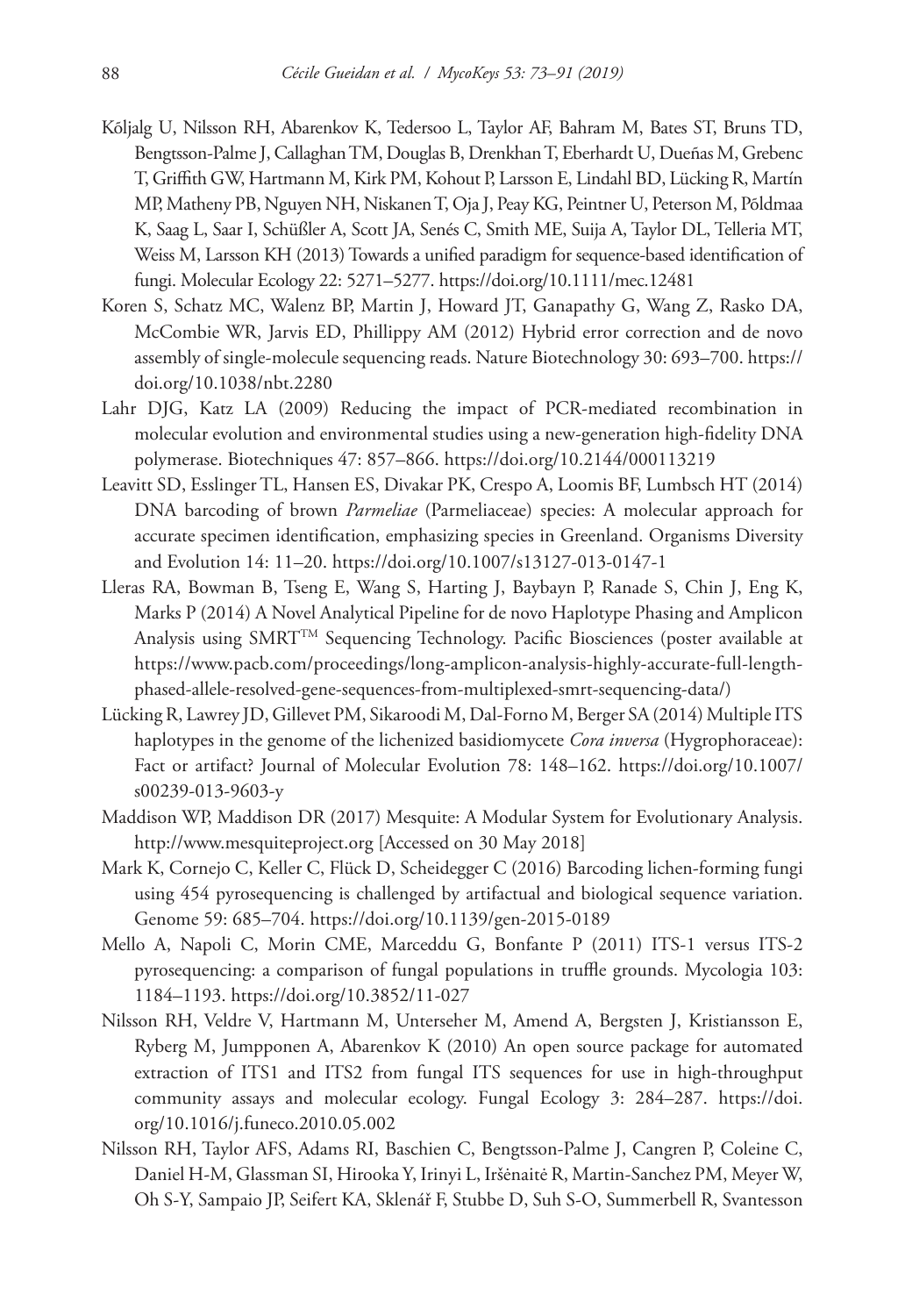S, Unterseher M, Visagie CM, Weiss M, Woudenberg JHC, Wurzbacher C, Van den Wyngaert S, Yilmaz N, Yurkov A, Kõljalg U, Abarenkov K (2018) Taxonomic annotation of public fungal ITS sequences from the built environment – a report from an April 10–11, 2017 workshop (Aberdeen, UK). MycoKeys 28: 65–82. [https://doi.org/10.3897/mycok](https://doi.org/10.3897/mycokeys.28.20887)[eys.28.20887](https://doi.org/10.3897/mycokeys.28.20887)

- O'Leary NA, Wright MW, Brister JR, Ciufo S, Haddad D, McVeigh R, Rajput B, Robbertse B, Smith-White B, Ako-Adjei D, Astashyn A, Badretdin A, Bao Y, Blinkova O, Brover V, Chetvernin V, Choi J, Cox E, Ermolaeva O, Farrell CM, Goldfarb T, Gupta T, Haft D, Hatcher E, Hlavina W, Joardar VS, Kodali VK, Li W, Maglott D, Masterson P, McGarvey KM, Murphy MR, O'Neill K, Pujar S, Rangwala SH, Rausch D, Riddick LD, Schoch C, Shkeda A, Storz SS, Sun H, Thibaud-Nissen F, Tolstoy I, Tully RE, Vatsan AR, Wallin C, Webb D, Wu W, Landrum MJ, Kimchi A, Tatusova T, DiCuccio M, Kitts P, Murphy TD, Pruitt KD (2015) Reference sequence (RefSeq) database at NCBI: current status, taxonomic expansion, and functional annotation. Nucleic Acids Research 44: 733–745. <https://doi.org/10.1093/nar/gkv1189>
- Oliver AK, Brown SP, Callaham MA Jr, Jumpponen A (2015) Polymerase matters: nonproofreading enzymes inflate fungal community richness estimates by up to 15 %. Fungal Ecology 15: 86–89. <https://doi.org/10.1016/j.funeco.2015.03.003>
- Orock EA, Leavitt SD, Fonge BA, St Clair LL, Lumbsch HT (2012) DNA-based identification of lichen-forming fungi: can publicly available sequence databases aid in lichen diversity inventories of Mount Cameroon (West Africa)? The Lichenologist 44: 833–839. [https://](https://doi.org/10.1017/S0024282912000424) [doi.org/10.1017/S0024282912000424](https://doi.org/10.1017/S0024282912000424)
- Potatov V, Ong JL (2017) Examining sources of error in PCR by single-molecule sequencing. PLoS ONE 12: e0168774. <https://doi.org/10.1371/journal.pone.0169774>
- Schlaeppi K, Bender SF, Mascher F, Russo G, Patrignani A, Camenzind T, Hempel S, Rillig MC, van der Heijden MGA (2016) High-resolution community profiling of arbuscular mycorrhizal fungi. New Phytologist 212: 780–791. <https://doi.org/10.1111/nph.14070>
- Schloss PD, Jenior ML, Koumpouras CC, Westcott SL, Highlander SK (2016) Sequencing 16S rRNA gene fragments using the PacBio SMRT DNA sequencing system. PeerJ 4: e1869. <https://doi.org/10.7717/peerj.1869>
- Schloss PD, Westcott SL, Ryabin T, Hall JR, Hartmann M, Hollister EB, Lesniewski RA, Oakley BB, Parks DH, Robinson CJ, Sahl JW, Stres B, Thallinger GG, Van Horn DJ, Weber CF (2009) Introducing mothur: open-source, platform-independent, community-supported software for describing and comparing microbial communities. Applied Environmental Microbiology 75: 7537–7541.<https://doi.org/10.1128/AEM.01541-09>
- Schoch CL, Robbertse B, Robert V, Vu D, Cardinali G, Irinyi L, Meyer W, Nilsson RH, Hughes K, Miller AN, Kirk PM, Abarenkov K, Aime MC, Ariyawansa HA, Bidartondo M, Boekhout T, Buyck B, Cai Q, Chen J, Crespo A, Crous PW, Damm U, De Beer ZW, Dentinger BTM, Divakar PK, Dueñas M, Feau N, Fliegerova K, García MA, Ge Z-W, Griffith GW, Groenewald JZ, Groenewald M, Grube M, Gryzenhout M, Gueidan C, Guo L, Hambleton S, Hamelin R, Hansen K, Hofstetter V, Hong S-B, Houbraken J, Hyde KD, Inderbitzin P, Johnston PR, Karunarathna SC, Kõljalg U, Kovács GM, Kraichak E, Krizsan K, Kurtzman CP, Larsson K-H, Leavitt S, Letcher PM, Liimatainen K, Liu J-K, Lodge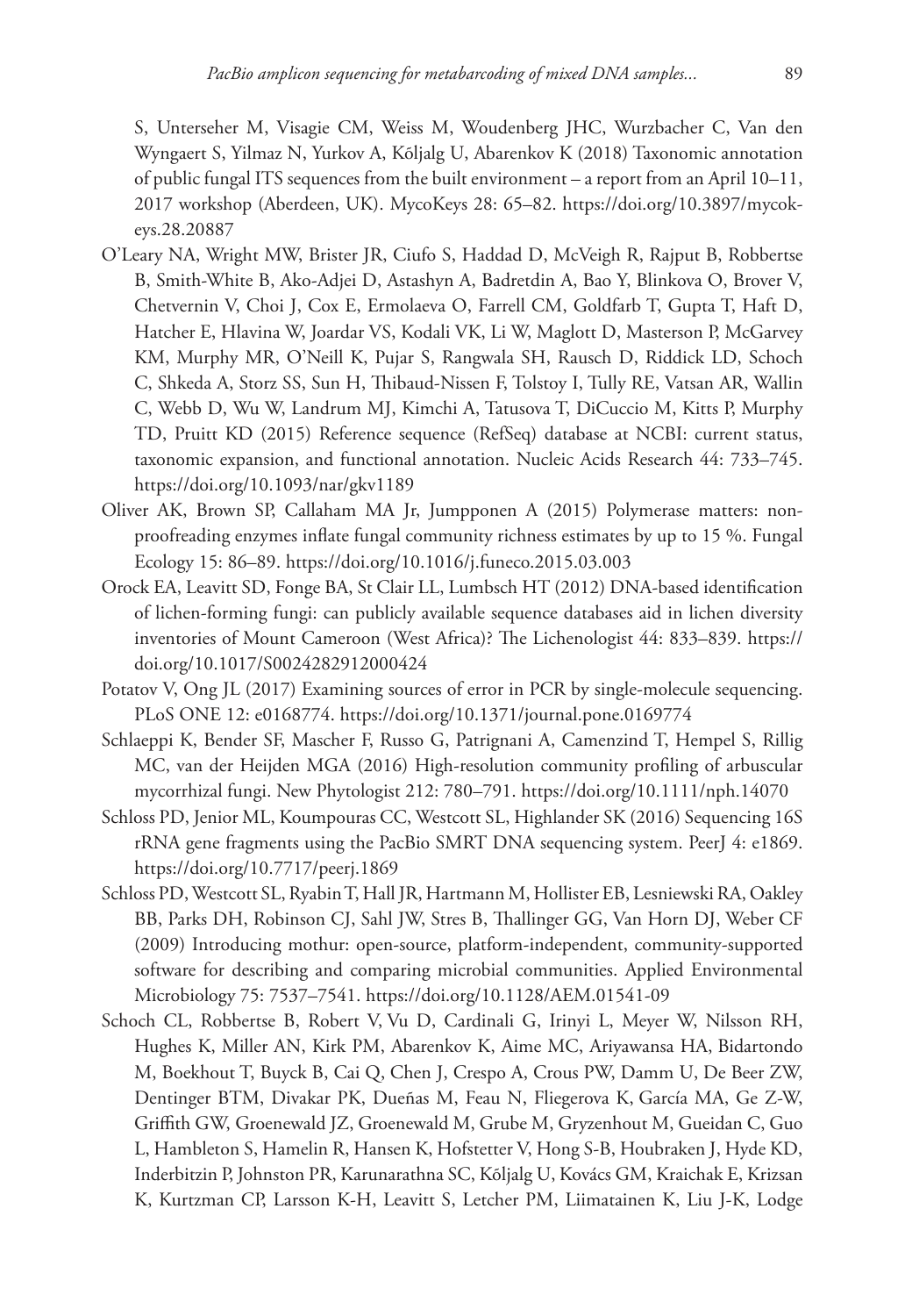DJ, Luangsa-Ard JJ, Lumbsch HT, Maharachchikumbura SSN, Manamgoda D, Martín MP, Minnis AM, Moncalvo J-M, Mulè G, Nakasone KK, Niskanen T, Olariaga I, Papp T, Petkovits T, Pino-Bodas R, Powell MJ, Raja HA, Redecker D, Sarmiento-Ramirez JM, Seifert KA, Shrestha B, Stenroos S, Stielow B, Suh S-O, Tanaka K, Tedersoo L, Telleria MT, Udayanga D, Untereiner WA, Uribeondo JD, Subbarao KV, Vágvölgyi C, Visagie C, Voigt K, Walker DM, Weir BS, Weiß M, Wijayawardene NN, Wingfield MJ, Xu JP, Yang ZL, Zhang N, Zhuang W-Y, Federhen S (2014) Finding needles in haystacks: linking scientific names, reference specimens and molecular data for Fungi. Database 2014: 1–21. [https://](https://doi.org/10.1093/database/bau061) [doi.org/10.1093/database/bau061](https://doi.org/10.1093/database/bau061)

- Schoch CL, Seifert KA, Huhndorf C, Robert V, Spouge JL, Levesque CA, Chen W, et al. (2012) Nuclear ribosomal internal transcribed spacer (ITS) region as a universal DNA barcode marker for Fungi. Proceedings of the National Academy of Sciences USA 109: 6241–6246.<https://doi.org/10.1073/pnas.1117018109>
- Seitz V, Schaper S, Dröge A, Lenze D, Hummel M, Hennig S (2000) A new method to prevent carry-over contaminations in two-step PCR NGS library preparations. Nucleic Acids Research 43: e135.
- Smith DP, Peay KG (2014) Sequence depth, not PCR replication, improves ecological inference from next generation DNA sequencing. PLoS ONE 9: e90234. [https://doi.org/10.1371/](https://doi.org/10.1371/journal.pone.0090234) [journal.pone.0090234](https://doi.org/10.1371/journal.pone.0090234)
- Tedersoo L, Nilsson RH (2016) Molecular identification of fungi, in: Martin, F. (Ed.), Molecular mycorrhizal symbiosis. Wiley-Blackwell, London, 301–322. [https://doi.](https://doi.org/10.1002/9781118951446.ch17) [org/10.1002/9781118951446.ch17](https://doi.org/10.1002/9781118951446.ch17)
- Tedersoo L, Tooming-Klunderud A, Anslan S (2018) PacBio metabarcoding of Fungi and other eukaryotes: errors, biases and perspectives. New Phytologist 217: 1370–1385. [https://doi.](https://doi.org/10.1111/nph.14776) [org/10.1111/nph.14776](https://doi.org/10.1111/nph.14776)
- Urban C, Gruber F, Kundi M, Falkner FG, Dorner F, Hämmerle T (2000) A systematic and quantitative analysis of PCR template contamination. Journal of Forensic Sciences 45: 1307–1311.<https://doi.org/10.1520/JFS14885J>
- Walder F, Schlaeppi K, Wittwer R, Held AY, Vogelgsang S, van der Heijden MGA (2017) Community profiling of *Fusarium* in combination with other plant-associated fungi in different crop species using SMRT sequencing. Frontiers in Plant Science 8: 2019. [https://](https://doi.org/10.3389/fpls.2017.02019) [doi.org/10.3389/fpls.2017.02019](https://doi.org/10.3389/fpls.2017.02019)
- White TJ, Bruns T, Lee S, Taylor J (1990) Amplification and direct sequencing of fungal ribosomal RNA genes for phylogenetics, in: Innis MA, Gelfand DH, Sninsky JJ, White TJ (Eds) PCR Protocols, a Guide to Methods and Applications. Academic Press, San Diego, pp. 315–322.<https://doi.org/10.1016/B978-0-12-372180-8.50042-1>